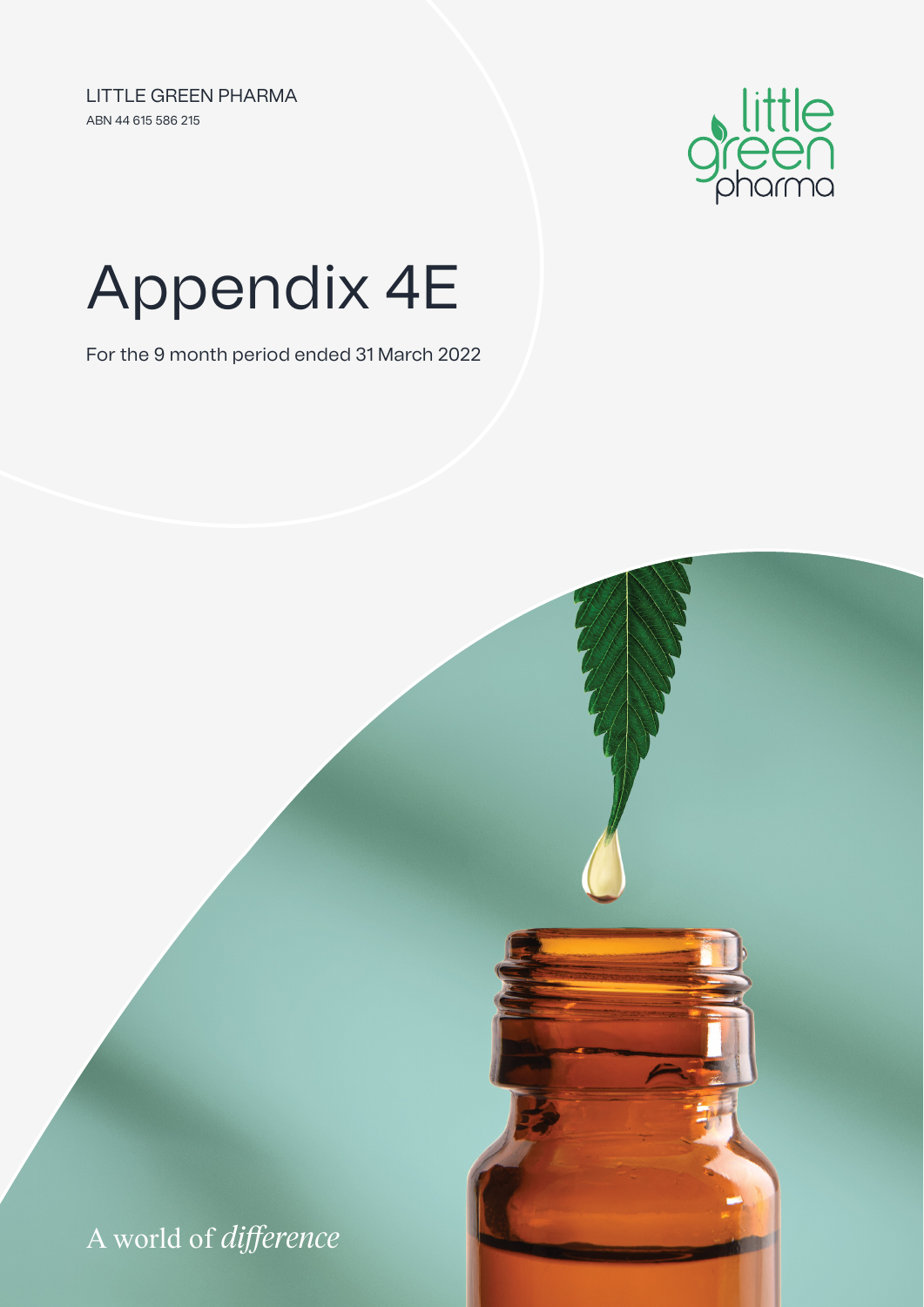

## **LITTLE GREEN PHARMA LTD APPENDIX 4E**

#### **Results for announcement to the market** 31 March 2022

| Name of Company               | Little Green Pharma Ltd |
|-------------------------------|-------------------------|
| ARN                           | 44 615 586 215          |
| Reporting period              | 31 March 2022           |
| Previous corresponding period | 30 June 2021            |

#### Unaudited Financial Report for the 9 months ended 31 March 2022

This page and the following pages comprise the period end information given to the ASX under Listing Rule 4.3A.

The unaudited results are prepared in accordance with Australian Accounting Standards and are presented in Australian dollars.

| Revenue from ordinary activities           | Up             | \$3,526,317      | 50% | to | \$10,529,947   |
|--------------------------------------------|----------------|------------------|-----|----|----------------|
| Loss after tax from continuing operations  | U <sub>D</sub> | \$(40, 267, 278) | N/A | to | \$(18,051,760) |
| Loss before tax from continuing operations | Up             | \$(40, 267, 278) | N/A | to | \$(18,051,760) |

Revenue from ordinary activities of \$10,529,947 consists primarily of revenue from the sale of medicinal cannabis oil and flower products. The profit from ordinary activities after tax in the prior year included a gain on the bargain purchase of the Denmark Facility of \$22,591,696 while the current year loss includes \$14,031,450 in research and development expenditure, an accrual of \$2,368,174 in relation to the 31 March 2022 research and development incentive grant, share based payments of \$1,753,877, a foreign exchange loss of \$1,010,103, depreciation and amortisation of \$1,004,135 and a gain on changes in the fair value of biological assets of \$2,132,993.

#### **Dividends**

No dividends are proposed, and no dividends were declared or paid during the current or prior year.

| Net tangible asset backing                | Reporting period | Previous period |
|-------------------------------------------|------------------|-----------------|
| Net tangible assets per ordinary security | \$0.311          | \$0.390         |

#### **Change in ownership of controlled entities**

On 21 March 2022, the Company established Lab Services Denmark ApS which is a wholly owned subsidiary in Denmark to hold assets already owned by the Company.

#### **Accounting standards used by foreign entities**

All subsidiaries use International Financial Reporting Standards.

#### **Independent auditor's report**

The Financial Report is in the process of being audited with an expectation of an unmodified audit report containing a material uncertainty relating to going concern.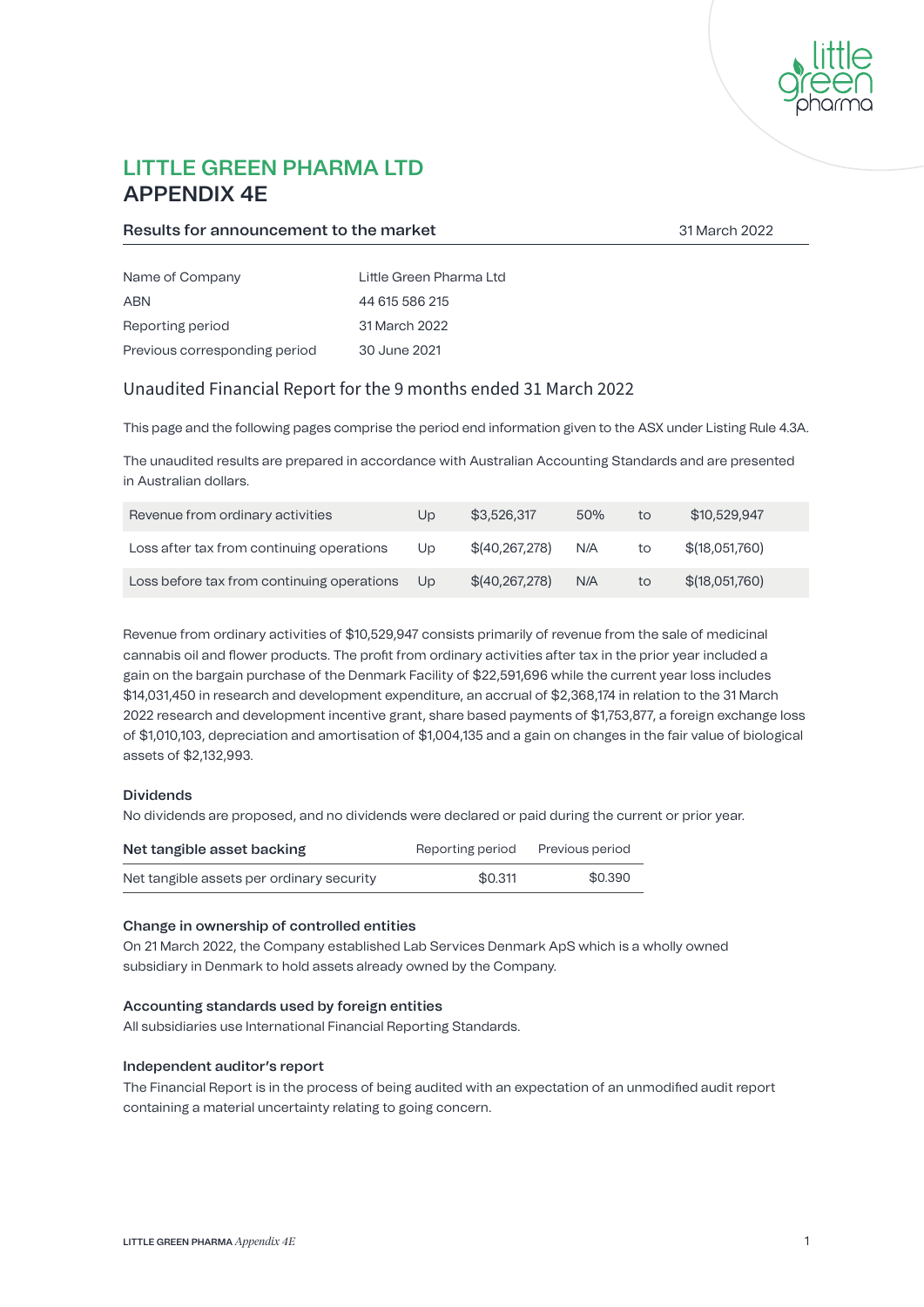#### **Review of operations**

During the 9 month period end 31 March 2022, Little Green Pharma ("**LGP**") generated over \$10,529,947 in revenue resulting in a net loss after tax of \$18,286,249 (compared to the previous year's profit after tax of \$22,215,518, predominately reflecting the impact of the bargain purchase of the Denmark Facility).

The current year loss primarily resulted from the Company's investment in developing new cannabis strains in order to meet its current and future sales agreements in line with the Company's growth strategy of increasing its foothold in emerging markets throughout Europe.

The Company experienced growth in underlying demand in Australia with a 12% increase in new patients from the previous financial year, and with an increase of 63% compared to the previous comparative 9 month period.

Meanwhile, gross margin decreased from 82% in the previous financial year to 52% for the period ended 31 March 2022 predominately due to an increase in the sale of medicinal cannabis flower with a lower margin and a reduction in the estimated fair value of flower at the date of harvest compared to the prior year.

As at 31 March 2022, the Group had a cash position of \$20 million.

During the reporting period, the Group's key focus has been integrating, right-sizing and improving the Danish Facility and its product offering, finalising the expansion of its Western Australian production operations, further developing sales channels into Europe and internationally, whilst providing educational and service support to healthcare professionals and patients in Australia. Meanwhile, the Group's research and development activities continue to be focussed on the development of products to meet current and future market demand.

The Group had a significant number of key achievements during the period and up to the date of this report, including:

- **•** the signing of a large-volume take-or-pay exclusive supply agreement with one of Germany's largest and most successful cannabis distributors, Four 20 Pharma, for the supply of the Company's new SMS strain into Germany, for an estimated minimum value of \$7.5 million over its 30-month term;
- the signing of a 3-year supply agreement with Deutsche Medizinalcannabis GmbH (Demecan) with a minimum commitment of 1.3 tonnes per annum post ramp-up period for three prospective high-THC strains currently under development to maintain exclusivity;
- **•** entry into a 3-year medicinal cannabis oil distribution agreement with AMP Medical

Products GmbH (AMP) for the exclusive distribution of two LGP-branded oil medicines and the non-exclusive supply of three others in Germany, subject to certain minimum exclusivity commitment quantities;

- **•** the entry into a 3-year purchase agreement with Sana Life Sciences (Sana) for the exclusive supply of LGP's 10:10 cannabis oil as well as the non-exclusive supply of LGP-branded cannabis medicines into the UK and Crown Dependences, for a potential annual revenue opportunity of \$1.4 million (£820,000) post-ramp up for the exclusive oil product alone based on minimum exclusivity commitment quantities;
- **•** the successful award of a \$0.3 million (€200,000) Italian flower tender, with LGP one of only two suppliers bidding for the tender and with only one other company having been successful in the past, positioning LGP well for future tenders;
- **•** the completion of the Company's Western Australian manufacturing facility expansion;
- **•** the successful registration of LGP Denmark's Billinol THC16 cannabis flower medicine as the only domestically produced medicinal cannabis flower product in Denmark;
- **•** the receipt of first shipments of LGP Denmark's Billy Buttons THC16 and THC19 cannabis flower medicines into Australia;
- **•** the establishment of a significant genetics portfolio (20+ strains) with multiple strains in different stages of development at LGP's Denmark Facility, as well as the significant expansion of new genetics available in LGP's WA cultivation facilities;
- **•** obtaining a Schedule 9 licence endorsement enabling it to manufacture and supply psilocybin at its Western Australian manufacturing facility, and announcement of the intention to demerge LGP's wholly-owned psychedelics business, Reset Mind Sciences Limited;
- **•** continued sponsorship of the QUEST Initiative, a large-scale observational quality of life study into the treatment of chronic conditions with medicinal cannabis; and
- **•** continued status as primary supplier to the French medicinal cannabis pilot in France, with over 20,000 units delivered during the financial year.

This statement was approved by the Board of Directors.

Alistair Warren Company Secretary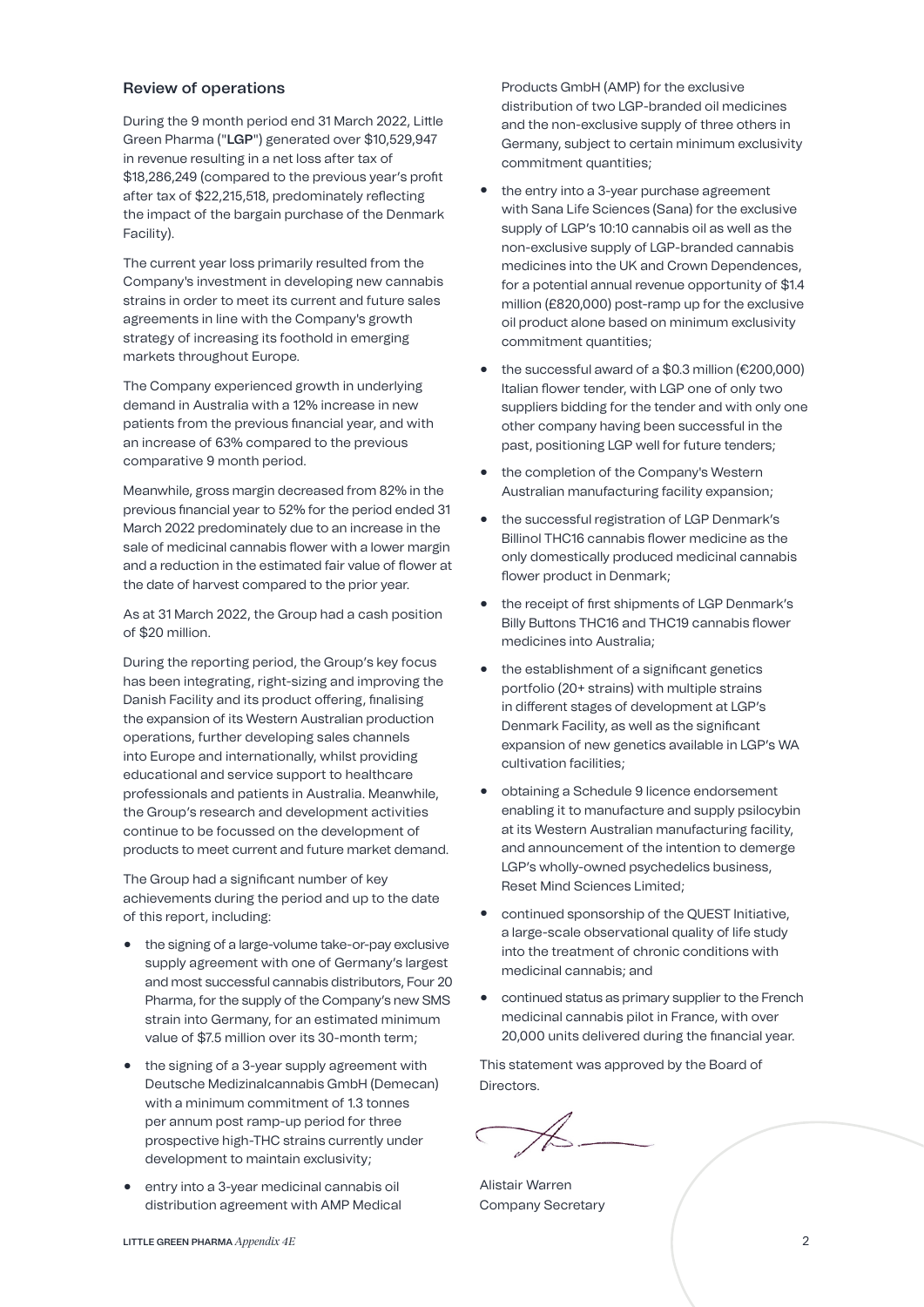## Consolidated Statement of Financial Position *Unaudited*

|                                                  | <b>Note</b> | 31 March<br>2022 | 30 June<br>2021 |
|--------------------------------------------------|-------------|------------------|-----------------|
| Assets                                           |             |                  |                 |
| <b>Current assets</b>                            |             |                  |                 |
| Cash and cash equivalents                        |             | 20,086,504       | 40,269,169      |
| Accounts receivable                              | 3           | 5,599,794        | 3,656,846       |
| Biological assets                                | 4           | 1,076,173        | 965,244         |
| Inventory                                        | 5           | 7,109,242        | 5,885,656       |
| Assets held for sale                             | 6           | 997,347          |                 |
| Prepaid expenses                                 |             | 578,301          | 868,086         |
| <b>Total current assets</b>                      |             | 35,447,361       | 51,645,001      |
| Property, plant and equipment                    | 7           | 59,394,347       | 54,065,269      |
| Intangible assets                                | 8           | 674,686          | 714,212         |
| Right-of-use assets                              | 9           | 190,196          | 1,345,710       |
| Refundable deposits                              |             | 197,839          | 834,085         |
| Other financial assets                           |             | 40,753           |                 |
| Total non-current assets                         |             | 60,497,821       | 56,959,276      |
| <b>Total assets</b>                              |             | 95,945,182       | 108,604,277     |
| Liabilities                                      |             |                  |                 |
| <b>Current liabilities</b>                       |             |                  |                 |
| Accounts payable and accrued liabilities         | 10          | 3,199,094        | 3,486,056       |
| Loan note                                        | 11          | 11,876,669       | 11,365,891      |
| Liabilities associated with assets held for sale | 6           | 241,424          |                 |
| Lease liability                                  | 9           | 98,495           | 204,644         |
| Employee benefit obligations                     | 12          | 1,133,445        | 830,817         |
| <b>Total current liabilities</b>                 |             | 16,549,127       | 15,887,408      |
| External borrowings                              | 13          | 3,783,719        |                 |
| Lease liability                                  | 9           | 114,882          | 1,215,832       |
| Employee benefit obligations                     | 12          | 18,399           |                 |
| <b>Total non-current liabilities</b>             |             | 3,917,000        | 1,215,832       |
| <b>Total liabilities</b>                         |             | 20,466,127       | 17,103,240      |
| <b>Net assets</b>                                |             | 75,479,055       | 91,501,037      |
| Shareholders' equity                             |             |                  |                 |
| Share capital                                    | 14          | 90,254,064       | 86,197,119      |
| Reserves                                         |             | 104,250          | 1,896,928       |
| Accumulated profit/(deficit)                     |             | (14, 879, 259)   | 3,406,990       |
| Total shareholders' equity                       |             | 75,479,055       | 91,501,037      |

*The accompanying notes form an integral part of these consolidated financial statements and the comparative information has been updated to reflect the finalisation of the provisional accounting for the acquisition accounting of LGP Denmark ApS. – refer to note 17.*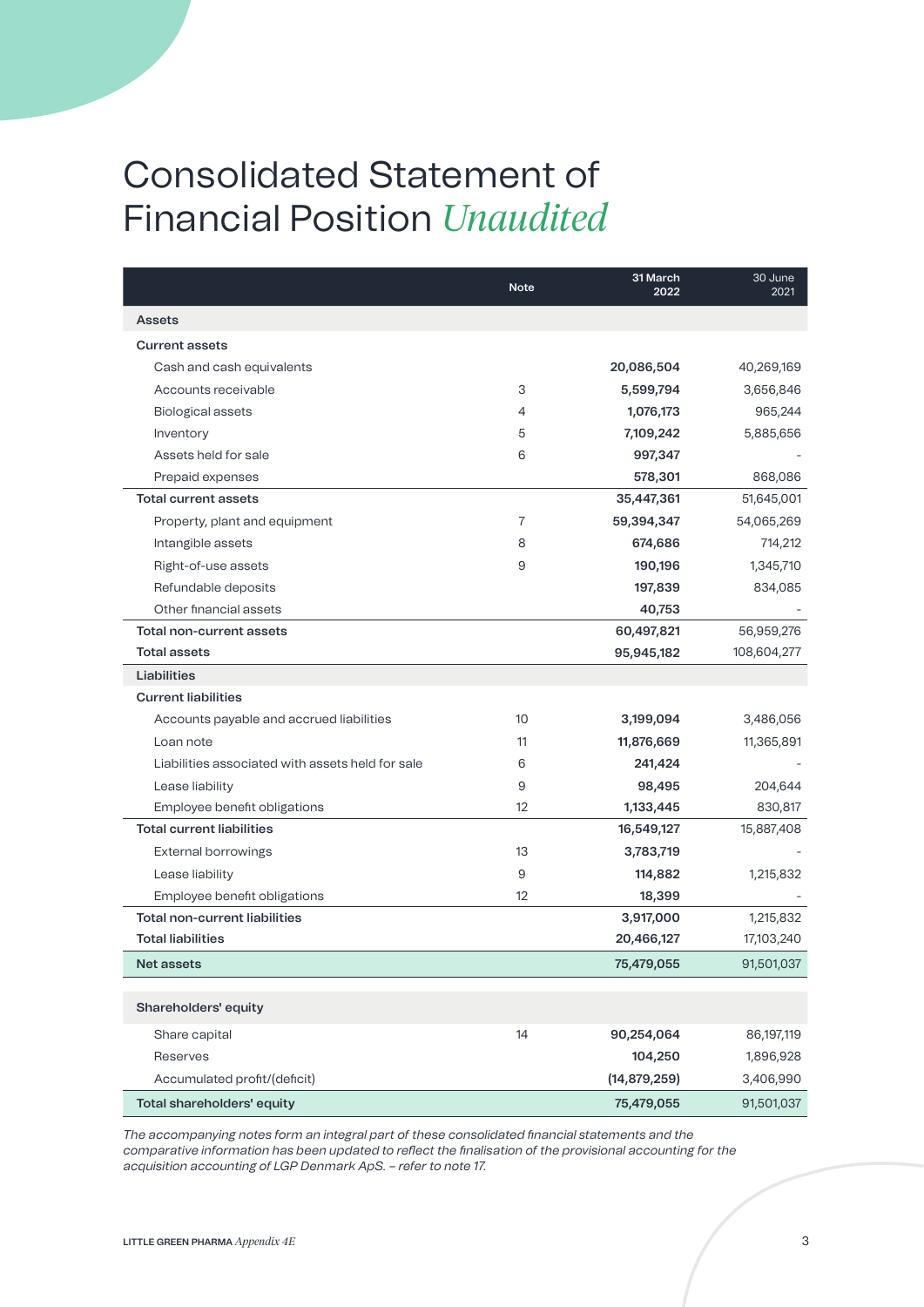## Consolidated Statement of Profit and Loss and Other Comprehensive Income *Unaudited*

|                                                            | <b>Note</b> | Period ended<br>31 March 2022 | Year ended<br>30 June 2021 |
|------------------------------------------------------------|-------------|-------------------------------|----------------------------|
| Revenue                                                    |             |                               |                            |
| Medicinal cannabis sales                                   | 15          | 10,279,593                    | 7,003,630                  |
| Commercial rent                                            |             | 250,354                       |                            |
| Cost of sales                                              |             |                               |                            |
| Cost of goods sold                                         |             | (7, 147, 052)                 | (2,760,749)                |
| Gain on changes in fair value of biological assets         |             | 2,132,993                     | 1,532,891                  |
| Gross margin                                               |             | 5,515,888                     | 5,775,772                  |
| <b>Expenses</b>                                            |             |                               |                            |
| General and administrative                                 |             | (4, 257, 423)                 | (3,516,736)                |
| Sales and marketing                                        |             | (3,626,459)                   | (2,109,737)                |
| Education                                                  |             | (790, 297)                    | (714, 030)                 |
| Research and development                                   |             | (14,031,450)                  | (1,780,218)                |
| Licences, permits and compliance costs                     |             | (1,955,355)                   | (1,867,725)                |
|                                                            |             | (24,660,984)                  | (9,988,446)                |
| Loss from operations                                       |             | (19, 145, 096)                | (4,212,674)                |
| Other income                                               |             | 63,078                        |                            |
| Interest income                                            |             | 31,487                        | 39,287                     |
| Finance expense                                            |             | (543, 528)                    | (91, 542)                  |
| Research and development incentive                         | 16          | 2,368,174                     | 3,379,527                  |
| Government grants                                          |             | 184,228                       | 520,777                    |
| Gain on bargain purchase                                   | 17          |                               | 22,591,696                 |
| Net foreign exchange                                       |             | (1,010,103)                   | (11, 553)                  |
| Profit/(loss) before tax                                   |             | (18,051,760)                  | 22,215,518                 |
| Tax expense                                                | 18          |                               |                            |
| (Loss) /profit after tax from continuing operations        |             | (18,051,760)                  | 22,215,518                 |
| Loss for the year from discontinuing operations            |             | (234, 489)                    |                            |
| (Loss) /profit after tax                                   |             | (18, 286, 249)                | 22,215,518                 |
| Other comprehensive income                                 |             |                               |                            |
| Exchange fluctuations on translation of foreign operations |             | (2,306,128)                   | 95,593                     |
| Total comprehensive (loss)/profit net of tax               |             | (20, 592, 377)                | 22,311,111                 |
| Net profit/(loss) per share from continuing operations     |             |                               |                            |
| Basic (cents)                                              |             | (7.65)                        | 14.45                      |
| Diluted (cents)                                            |             | (7.65)                        | 13.40                      |
| Weighted average number of shares outstanding              |             |                               |                            |
| <b>Basic</b>                                               |             | 235,922,394                   | 153,720,092                |
| Diluted                                                    |             | 235,922,394                   | 165,763,095                |

*The accompanying notes form an integral part of these consolidated financial statements and the comparative information has been updated to reflect the finalisation of the provisional accounting for the acquisition accounting of LGP Denmark ApS. – refer to note 17.*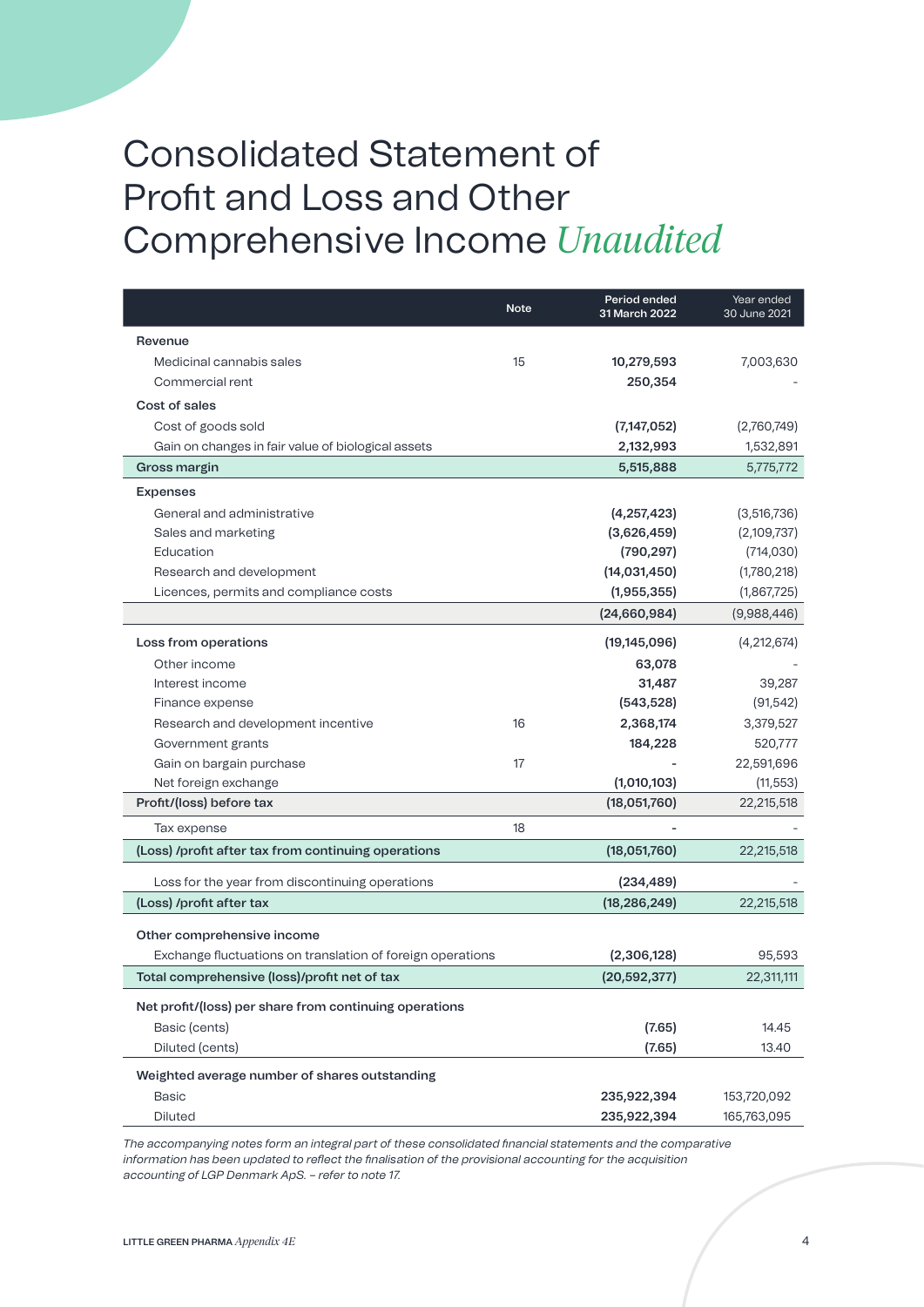## Consolidated Statement of Changes in Equity *Unaudited*

|                            | Share capital |               | Share based              | Translation   | Accumulated      | Total          |
|----------------------------|---------------|---------------|--------------------------|---------------|------------------|----------------|
|                            | No. Shares    | $\frac{4}{3}$ | payment<br>reserve       | reserve       | (deficit)/profit |                |
|                            |               |               |                          |               |                  |                |
| As at 30 June 2020         | 133,501,069   | 29,944,260    | 1,217,194                | (56, 013)     | (18,808,528)     | 12,296,913     |
|                            |               |               |                          |               |                  |                |
| Loss after tax             |               |               |                          |               | 22,215,518       | 22,215,518     |
| <b>Translation reserve</b> |               |               |                          | 95,593        |                  | 95,593         |
| Total comprehensive income |               |               |                          | 95,593        | 22,215,518       | 22,311,111     |
|                            |               |               |                          |               |                  |                |
| Share placements           | 87,025,586    | 54,300,000    |                          |               |                  | 54,300,000     |
| Capital raising costs      |               | (2, 238, 199) |                          |               |                  | (2, 238, 199)  |
| Options exercised          | 6,850,000     | 2,055,000     |                          |               |                  | 2,055,000      |
| Share based payments       |               |               | 1,615,389                |               |                  | 1,615,389      |
| Transfer on vesting        | 2,508,000     | 1,077,740     | (1,077,740)              |               |                  |                |
| Shares in lieu of payments | 1,247,977     | 497,100       |                          |               |                  | 497,100        |
| Shares in lieu of salary   | 1,475,316     | 561,218       | 102,505                  |               |                  | 663,723        |
| As at 30 June 2021         | 232,607,948   | 86,197,119    | 1,857,348                | 39,580        | 3,406,990        | 91,501,037     |
|                            |               |               |                          |               |                  |                |
| Loss after tax             |               |               |                          |               | (18, 286, 249)   | (18, 286, 249) |
| Translation reserve        |               |               |                          | (2,306,128)   |                  | (2,306,128)    |
| Total comprehensive income |               |               | $\overline{\phantom{a}}$ | (2,306,128)   | (18, 286, 249)   | (20, 592, 377) |
|                            |               |               |                          |               |                  |                |
| Share placements           | 2,713,801     | 1,799,250     |                          |               |                  | 1,799,250      |
| Share based payments       |               |               | 1,618,639                |               |                  | 1,618,639      |
| Employee share plan        | 620,000       | 350,300       | (350, 300)               |               |                  |                |
| Transfer on vesting        | 500,000       | 153,730       | (153, 730)               |               |                  |                |
| Options exercised          | 3,500,000     | 1,651,159     | (498, 653)               |               |                  | 1,152,506      |
| Shares in lieu of salary   | 269,465       | 102,506       | (102, 506)               |               |                  |                |
| As at 31 March 2022        | 240,211,214   | 90,254,064    | 2,370,798                | (2, 266, 548) | (14, 879, 259)   | 75,479,055     |

*The accompanying notes form an integral part of these consolidated financial statements and the comparative information has been updated to reflect the finalisation of the provisional accounting for the acquisition accounting of LGP Denmark ApS. – refer to note 17.*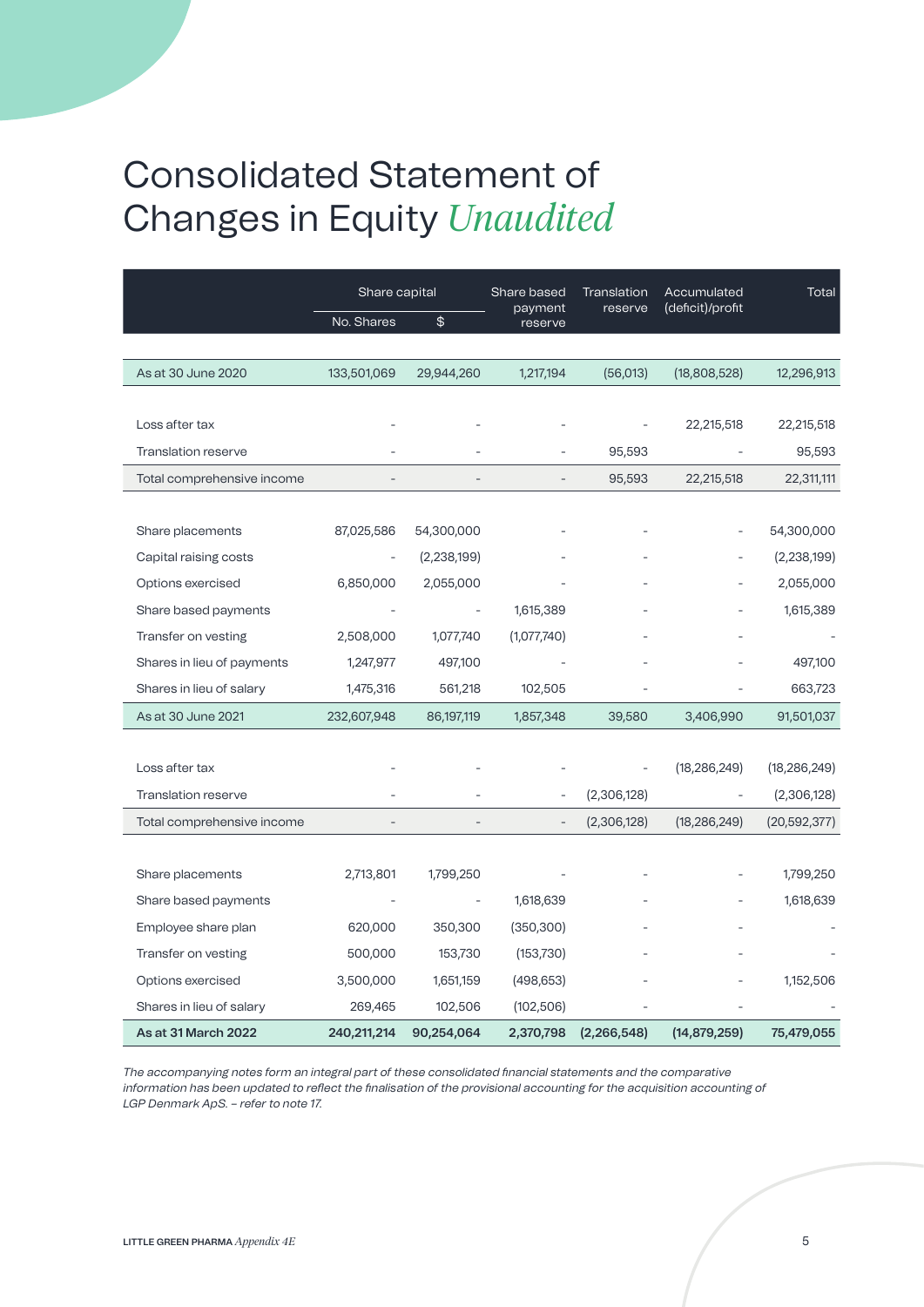## Consolidated Statement of Cashflows *Unaudited*

|                                                | Period ended<br>31 March<br>2022 | Year ended<br>30 June<br>2021 |
|------------------------------------------------|----------------------------------|-------------------------------|
| <b>Operating activities</b>                    |                                  |                               |
| Net (loss)/profit before tax                   | (18, 286, 249)                   | 22,215,518                    |
| Items not involving cash                       |                                  |                               |
| Changes in fair value of biological assets     | (2, 132, 993)                    | (1,532,891)                   |
| Depreciation and amortisation                  | 1,004,135                        | 685,266                       |
| Share-based payments                           | 1,753,877                        | 2,823,093                     |
| Interest income                                |                                  | (11, 178)                     |
| Interest expense                               | 471,964                          | 72,173                        |
| Unrealised foreign exchange differences        | 966,320                          |                               |
| Gain on derecognition of lease asset           | (50, 446)                        |                               |
| Gain on bargain purchase                       |                                  | (22,591,696)                  |
| Changes in non-cash operating working capital  |                                  |                               |
| Inventory and biological assets                | 700,130                          | (3,843,564)                   |
| Accounts receivable                            | (1,740,141)                      | (2,416,011)                   |
| Prepaid expenses                               | 289,785                          | (174, 463)                    |
| Accounts payable and accrued liabilities       | (465, 625)                       | (346, 867)                    |
| Employee benefits obligations                  | 321,027                          | (28,960)                      |
| Net cash flows used in operating activities    | (17, 168, 216)                   | (5, 149, 580)                 |
| Investing activities                           |                                  |                               |
| Purchase of plant and equipment                | (7,630,905)                      | (10, 572, 939)                |
| Purchase of intangible assets                  | (29, 475)                        | (2,161,446)                   |
| Net cash flows used in investing activities    | (7,660,380)                      | (12, 734, 385)                |
| <b>Financing activities</b>                    |                                  |                               |
| Proceeds from issue of shares                  | 1,050,000                        | 54,116,801                    |
| Proceeds from borrowings                       | 3,770,000                        | 1,016,000                     |
| Repayment of borrowings                        |                                  | (1,016,000)                   |
| Payments for lease liabilities                 | (94, 315)                        | (245, 822)                    |
| Net cash flows from financing activities       | 4,725,685                        | 53,870,979                    |
| Net change in cash and cash equivalents        | (20,102,911)                     | 35,987,014                    |
| Cash and cash equivalents, beginning of period | 40,269,169                       | 4,273,564                     |
| Effect of changes in foreign exchange          | (79, 754)                        | 8,591                         |
| Cash and cash equivalents, end of period       | 20,086,504                       | 40,269,169                    |

*The accompanying notes form an integral part of these consolidated financial statements and the comparative information has been updated to reflect the finalisation of the provisional accounting for the acquisition accounting of LGP Denmark ApS. – refer to note 17.*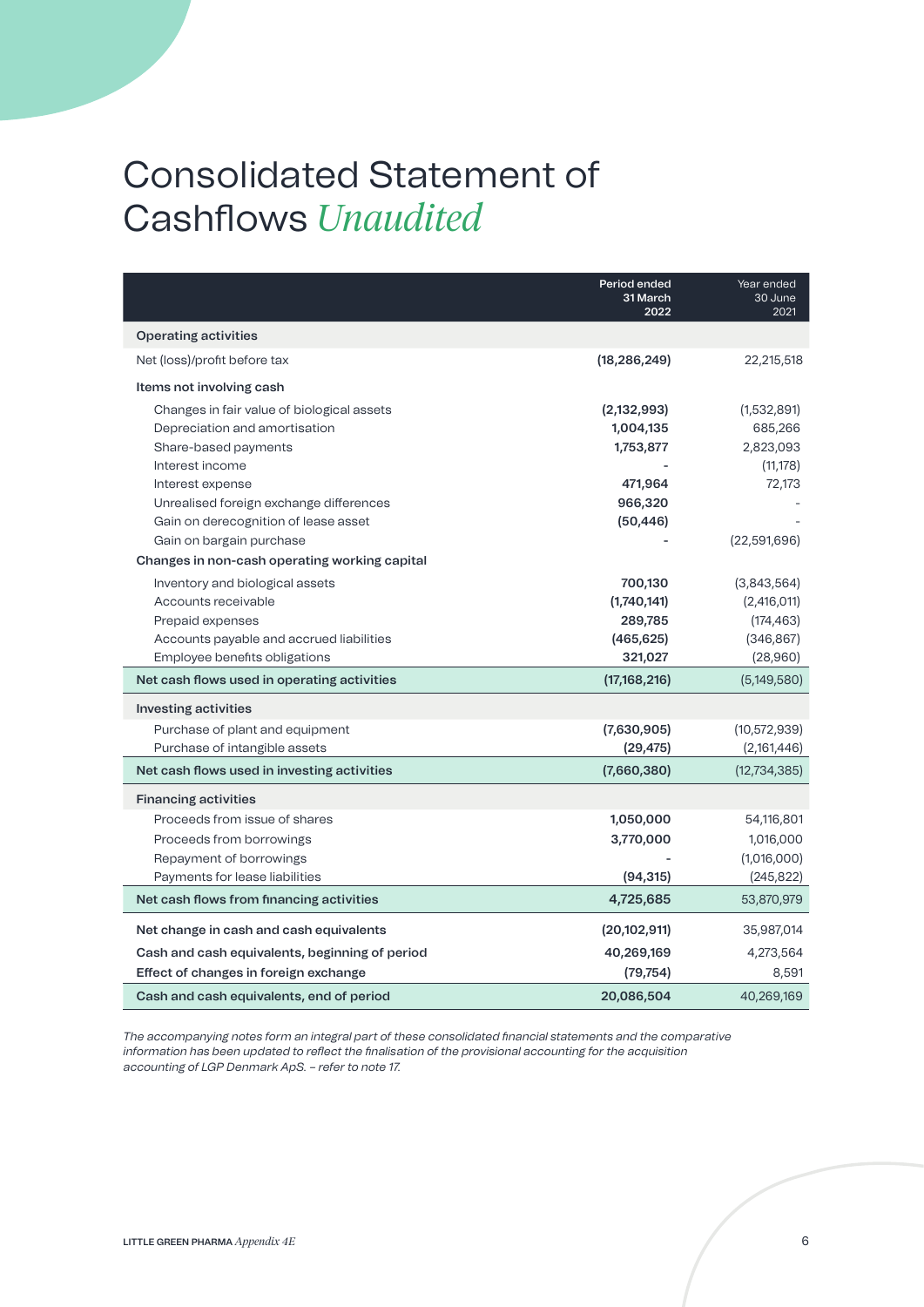## **1. NATURE AND CONTINUANCE OF OPERATIONS**

Little Green Pharma Ltd ACN 615 586 215 (the "**Company**", "**LGP**") was incorporated in Australia and is a for profit company limited by shares. The financial report covers LGP and its controlled entities (the "**Group**"). The Company's registered office is at Level 2, 66 Kings Park Road, West Perth, 6005 Western Australia.

On 15 February 2022 the Company resolved to change its financial year to 31 March. The current reporting period is for a 9 month period ending 31 March 2022 and the comparative reporting period is for a 12 month period ending 30 June 2021.

## **2. BASIS OF PREPARATION**

#### a) Statement of Compliance

The Appendix 4E does not include notes of the type normally included in an annual financial report and should be read in conjunction with the most recent annual financial report.

#### b) Basis of measurement

Certain comparative amounts have been re-presented to conform with the current period's presentation to better reflect the nature of the financial position and performance of the Group, in particular:

- **•** On 8 February 2022, LGP announced its intention to demerge Reset Mind Sciences Limited. In addition, the board resolved to dispose of the Group's Lab Services Denmark ApS entity and negotiations with several interested parties have subsequently taken place. In accordance with AASB 5 Non-current Assets Held for Sale and Discontinued Operations, the Group has:
	- o presented the loss from Reset Mind Sciences Limited and Lab Services Denmark ApS separately from its continuing operations in its Consolidated Statement of Profit or Loss and Other Comprehensive Income in the current period and re-presentation of amounts presented in the prior period. Refer to Note 6 for further details;
	- o presented the assets and liabilities of Reset Mind Sciences Limited and Lab Services Denmark ApS as held for sale separately from other assets and liabilities in the Consolidated Statement of Financial Position as at 31 March 2022 with no re-presentation of amounts presented in the prior period. Refer to Note 6 for further details; and
	- o continued to present the Consolidated Statement of Changes in Equity and Consolidated Statement of Cash Flows including both continuing and discontinued operations.
- **•** Restated the comparative information to reflect the finalisation of the provisional accounting for the acquisition accounting of LGP Denmark ApS. Refer to Note 6 for further details.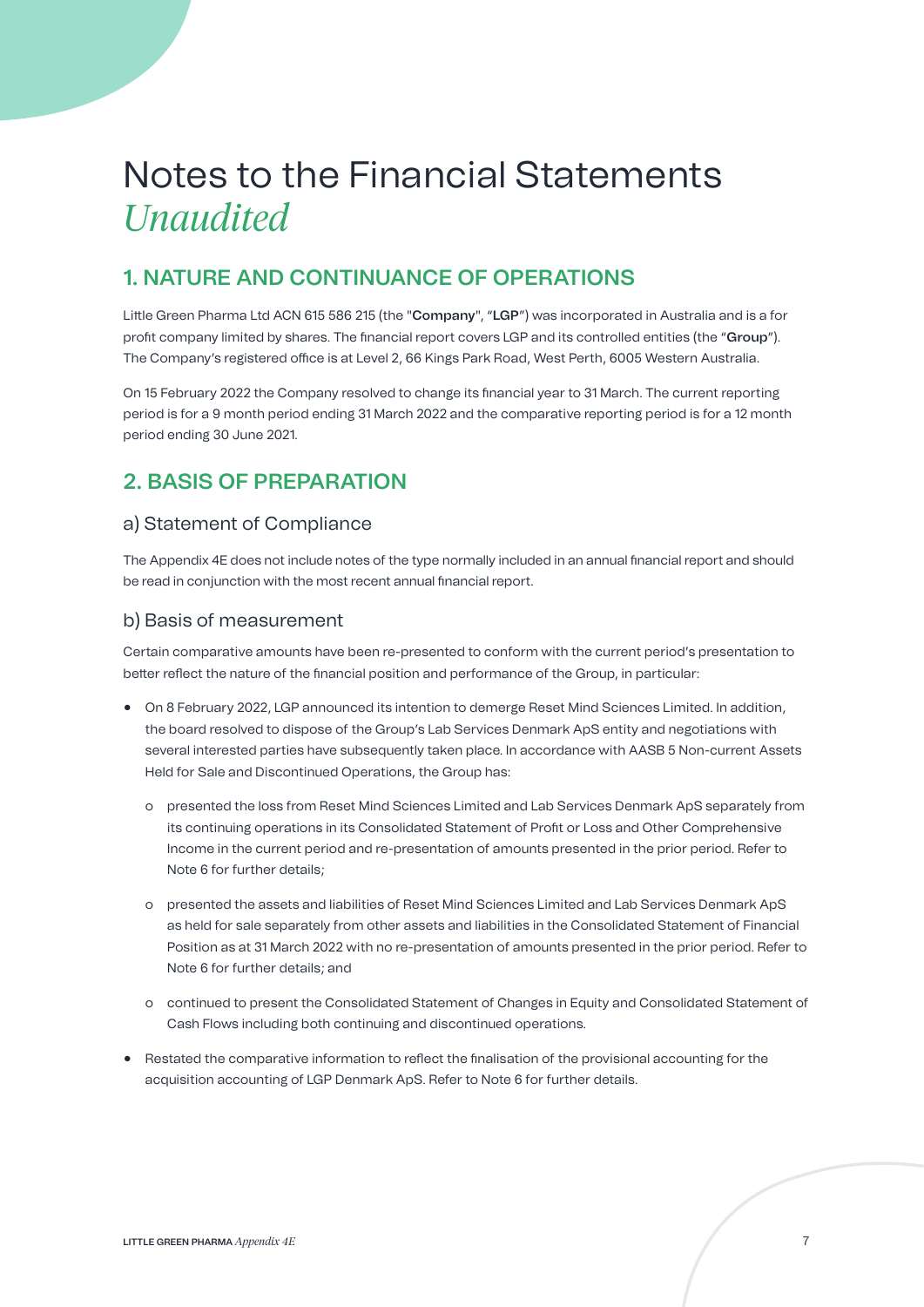#### c) Going concern

These consolidated financial statements have been prepared on the going concern basis which assumes that the Group will be able to realise its assets and discharge its liabilities in the normal course of business for the foreseeable future.

The Group incurred a net loss of \$18,286,249 during the 9 month period ended 31 March 2022 (net profit of \$22,215,518 for 12 months ended 30 June 2021), and net cash outflows from operating and investing activities totalled \$24,828,596 (30 June 2021: \$17,883,965). As at 31 March 2022, the Group had cash and cash equivalents of \$20,086,504 and had net current assets of \$18,898,234.

The Group has prepared a cash flow forecast to 30 June 2023 which demonstrates there is the necessary working capital for the Group to continue its ongoing operations. This is dependent upon a combination of the following:

- **•** securing a payment extension for a portion of the Loan Note with Canopy Growth Corporation before its due date of 21 June 2022;
- **•** continuing the sales growth rate consistent with that achieved in the 9 month period;
- **•** securing agreement and receipt of proceeds from the sale of the Danish GMP Lab operations;
- **•** receipt of the government Research and Development tax incentive of \$2.3 million which is accrued for in Note 3;
- **•** drawing down on the existing \$2.0 million financing facility with National Australia Bank as required; and
- **•** managing costs and production in line with the cash flow forecast.

Whilst the Directors are confident of the Group's ability to continue as a going concern, due to the factors mentioned above, there is a material uncertainty that may cast doubt whether the Group will be able to continue as a going concern and therefore, whether it will realise its assets and discharge its liabilities in the normal course of business.

The consolidated financial statements do not include adjustments relating to the recoverability and classification of recorded asset amounts nor to the amounts and classification of liabilities that might be necessary should the Group not continue as a going concern.

#### d) Basis of consolidation

These consolidated financial statements include the accounts of the Company and its subsidiaries. All intercompany transactions and balances are eliminated on consolidation. Subsidiaries are all entities over which the Company has control. The Company controls an entity when the Company is exposed to, or has rights to, variable returns from its involvement with the entity and has the ability to affect those returns through its power over the entity.

The Company has the following subsidiaries:

| Name of Entity                       | Country of<br>Incorporation | Functional<br>Currency | Ownership<br>31 March 2022 | 30 June 2021 |
|--------------------------------------|-----------------------------|------------------------|----------------------------|--------------|
| Little Green Pharma AG               | Germany                     | Euro                   | 100%                       | 100%         |
| Little Green Pharma Switzerland GmbH | Switzerland                 | <b>CHF</b>             | 100%                       | 100%         |
| <b>LGP Operations Pty Ltd</b>        | Australia                   | <b>AUD</b>             | 100%                       | 100%         |
| <b>LGP Holdings Pty Ltd</b>          | Australia                   | <b>AUD</b>             | 100%                       | 100%         |
| <b>Reset Mind Sciences Limited*</b>  | Australia                   | <b>AUD</b>             | 100%                       | 100%         |
| Little Green Pharma ApS              | Denmark                     | <b>DKK</b>             | 100%                       | 100%         |
| Lab Services Denmark ApS#            | Denmark                     | <b>DKK</b>             | $100\%$                    | -            |

*\* On 30 September 2021 LGP Alternative Therapies Pty Ltd changed its name to Reset Mind Sciences Limited and converted into a public company.*

*# On 21 March 2022 Lab Services Denmark ApS was incorporated.*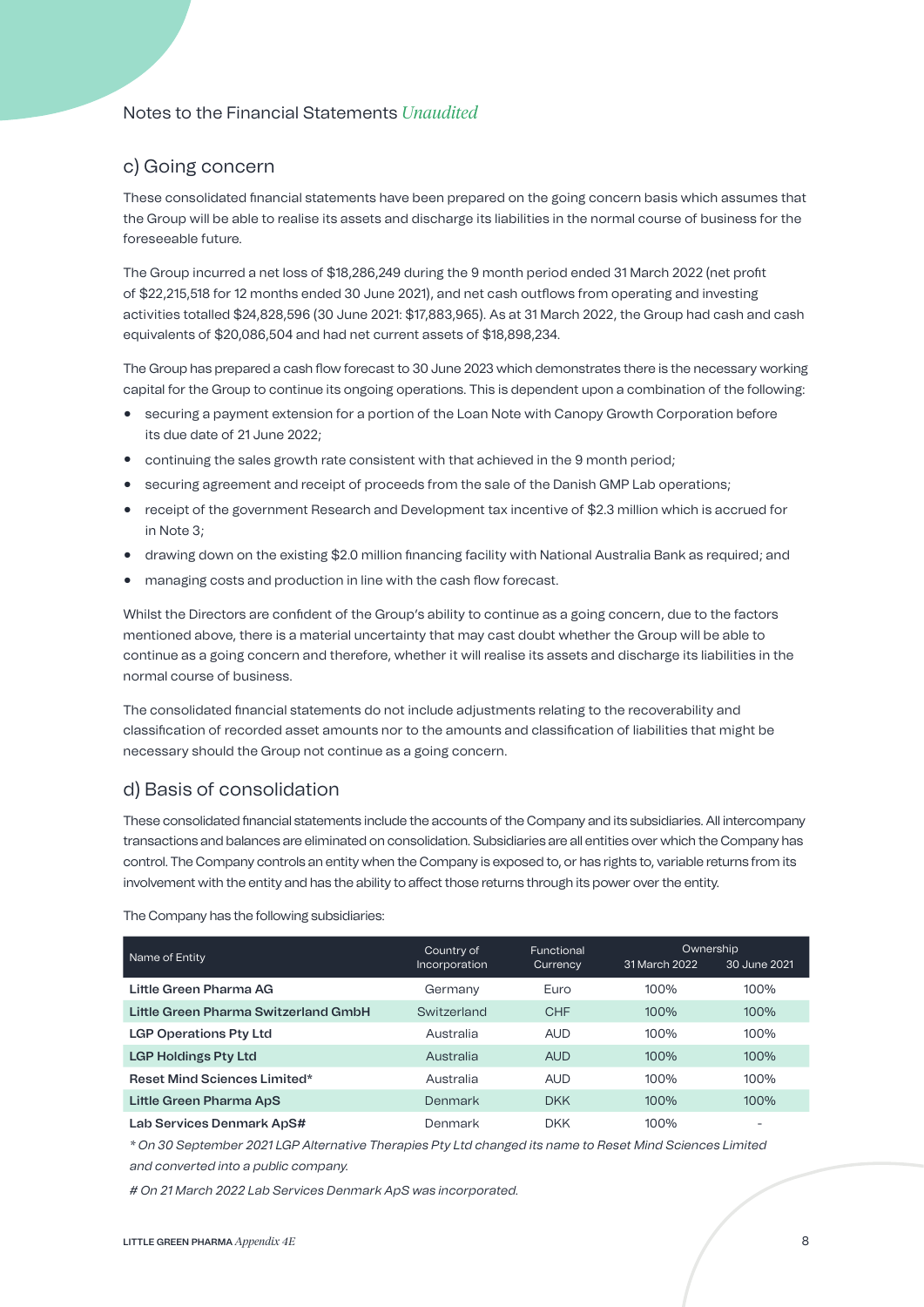#### e) Functional and presentation currency

The Company's and Group's functional currency is Australian dollars and the Group's presentation currency is also Australian dollars. All amounts presented are in Australian dollars unless otherwise specified.

#### f) New and revised Australian Accounting Standards

In the current year, the Company has applied all new and revised standards and interpretations issued by the Australian Accounting Standards Board that are relevant to its operations or effective for accounting periods starting on or after 1 July 2021. The Group did not have to change its accounting policies or make retrospective adjustments as a result of adopting these standards.

## **3. ACCOUNTS RECEIVABLE**

The Group's trade and other receivables is comprised of:

|                                               | 31 March<br>2022 | 30 June<br>2021 |
|-----------------------------------------------|------------------|-----------------|
| Trade receivables                             | 1,849,909        | 773,311         |
| Allowance for expected credit loss            | -                |                 |
| Research and development incentive receivable | 2,329,066        | 1,889,424       |
| Goods and services tax receivable             | 288,264          | 382,933         |
| Other receivables                             | 1,132,555        | 611,178         |
|                                               | 5,599,794        | 3,656,846       |

Trade receivables are recognised and carried at original invoice value less any allowance for expected credit losses. They are non-interest bearing and generally on 30-day terms.

The Group has a limited number of counter parties who it trades with on a regular basis and as such does not expect to incur any material credit losses.

The Company receives a annual research and development tax incentive from the Australian Government on eligible expenditure incurred during the financial year. For the financial year ended 31 March 2022, eligible expenditure is expected to result in a rebate of \$2.329 million (2021: \$1.889 million).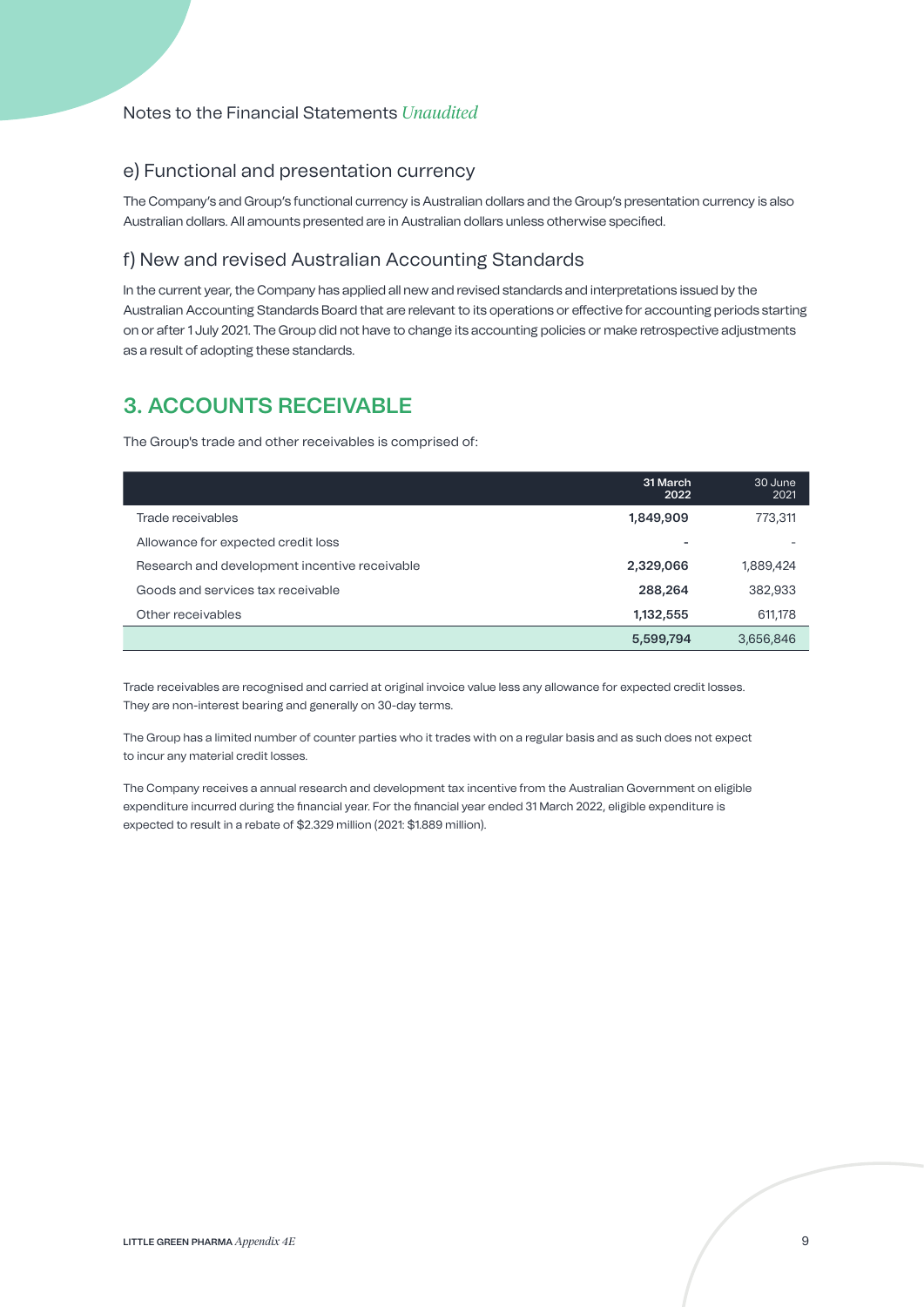## **4. BIOLOGICAL ASSETS**

The movement associated with the Group's biological assets is as follows:

|                                          | 31 March<br>2022 | 30 June<br>2021 |
|------------------------------------------|------------------|-----------------|
| Opening balance                          | 965,244          | 13,857          |
| Costs incurred                           | 5,483,958        | 2,316,760       |
| Acquired as part of business combination | -                | 111,122         |
| Transfer to inventory                    | (7,480,816)      | (3,009,386)     |
| Unrealised changes in fair value         | 2,107,787        | 1,532,891       |
|                                          | 1,076,173        | 965,244         |

Biological assets are classified as Level 3 on the fair value hierarchy with the following inputs and assumptions being subject to significant volatility and uncontrollable factors, which could significantly affect the fair value of the biological assets in future periods:

- **•** plant waste wastage of plants based on various stages of growth;
- **•** yield per plant represents the weighted average grams of dry cannabis expected to be harvested from a cannabis plant, based on historical yields;
- **•** cannabinoid yield per gram represents the weighted average cannabinoids expected to be obtained from a dry gram of cannabis, based on historical yields;
- **•** selling price, less costs to sell based on estimated selling price per gram of dry cannabis based on historical sales and expected sales;
- **•** percentage of costs incurred to date compared to the total costs to be incurred (to estimate the fair value of an in-process plant) – represents estimated costs to bring a gram of cannabis from propagation to harvest; and
- **•** stage of plant growth represents the weighted average age in of the plant out of the average growing cycle as at period end date.

In the current period, the biological assets were approximately 48% complete (30 June 2021 - 34%) as to the next expected harvest date. The average number of days from the point of propagation to harvest is 91 days.

A 20% increase or decrease in the estimated yield of cannabis per plant would result in an increase or decrease in the fair value of biological assets of \$215,234 at 31 March 2022 (30 June 2021 - \$140,000). A 25% increase or decrease in the average selling price per gram less cost to sell would result in an increase or decrease in the fair value of the biological assets of \$269,043 at 31 March 2022 (30 June 2021 - \$175,000). At harvest, the estimated fair value of a gram of biomass is \$3.50 (30 June 2021 - \$4.00).

## **5. INVENTORY**

The Group's inventory is comprised of:

|                          | 31 March<br>2022 | 30 June<br>2021 |
|--------------------------|------------------|-----------------|
| Supplies and consumables | 119,687          | 320,473         |
| Work in progress         | 5,996,982        | 4,449,550       |
| Finished goods           | 992,573          | 1,115,633       |
|                          | 7,109,242        | 5,885,656       |

In the current period, \$67,943 worth of inventory was written down to its recoverable amount.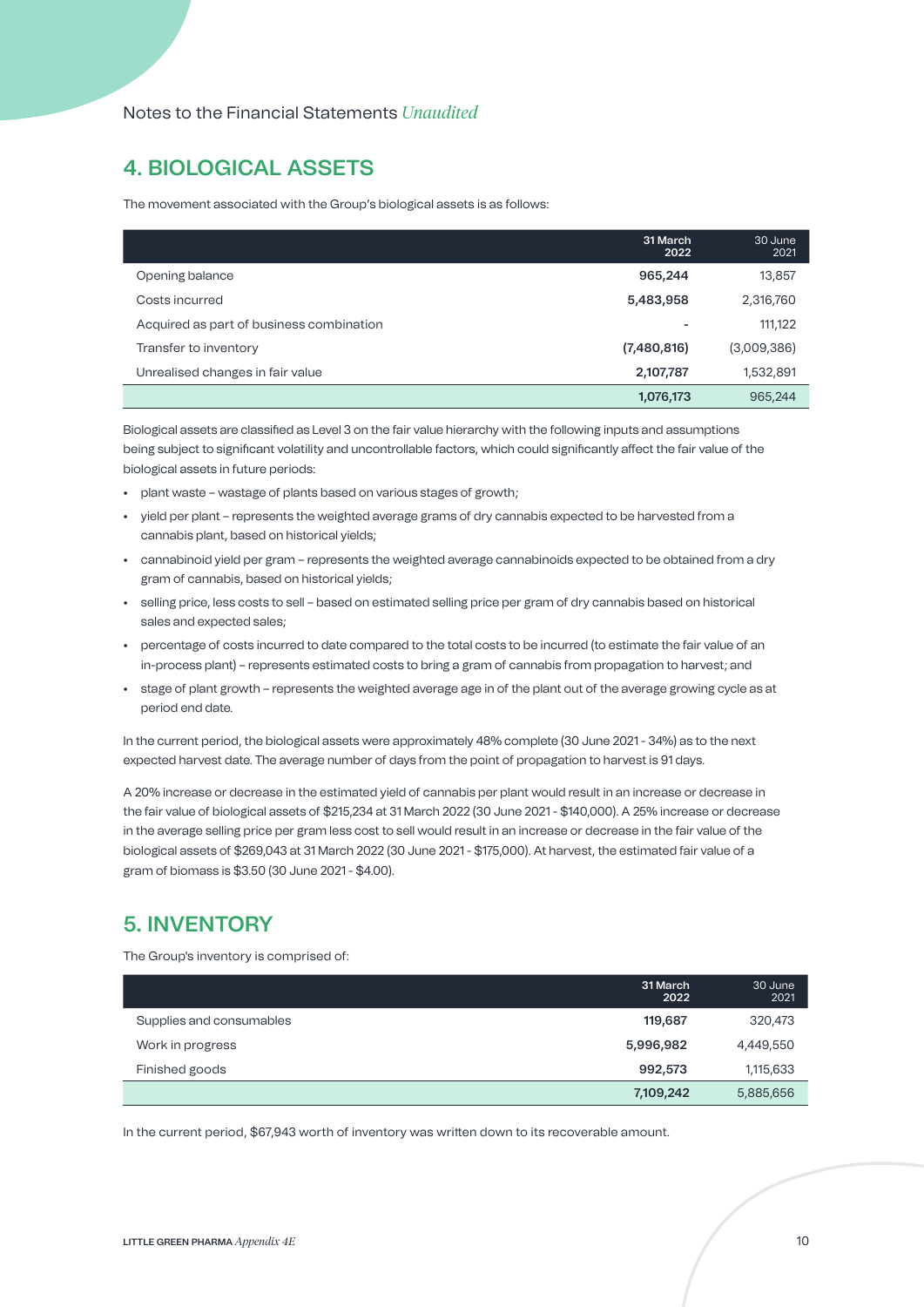## **6. ASSETS AND LIABILITIES HELD FOR SALE**

In February 2022, LGP announced the intention to demerge Reset Mind Sciences Limited. In addition, the board has resolved to dispose of the Group's Lab Services Denmark Aps operations and negotiations with several interested parties have subsequently taken place. These operations, which are expected to be disposed of within 12 months, have been classified as a disposal group held for sale and presented separately in the statement of financial position. The proceeds of disposal of Lab Services Denmark ApS is expected to substantially exceed the carrying amount of the related net assets and there will be no loss related to the demerger of Reset Mind Sciences Limited and therefore no impairment has been recognised. The major classes of assets and liabilities comprising the operations classified as held for sale are as follows:

|                                                                      | 31 March<br>2022 | 30 June<br>2021 |
|----------------------------------------------------------------------|------------------|-----------------|
| Results of assets held for sale                                      |                  |                 |
| Effect on statement of profit or loss and other comprehensive income |                  |                 |
| Revenue                                                              |                  |                 |
| General and administrative                                           | (48, 781)        |                 |
| Research and development                                             | (269, 531)       |                 |
| Licences, permits and compliance costs                               | (33, 318)        |                 |
| Net foreign exchange                                                 | (50)             |                 |
| Loss before tax from disposal group                                  | (351,680)        |                 |
| Attributable tax expense                                             |                  |                 |
| Loss after tax from disposal group                                   | (351,680)        |                 |
| Cashflow from discontinued operations                                |                  |                 |
| Cashflow from financing activities                                   |                  |                 |
| Effect on the financial position of the Group as at 31 March 2022    |                  |                 |
| <b>Current Assets</b>                                                |                  |                 |
| Cash and cash equivalents                                            | 8,075            |                 |
| Accounts receivable                                                  | 271,966          |                 |
| <b>Non-current Assets</b>                                            |                  |                 |
| Plant and equipment                                                  | 461,620          |                 |
| Plant under construction                                             | 255,686          |                 |
| Assets classified as held for sale                                   | 997,347          |                 |
| <b>Current Liabilities</b>                                           |                  |                 |
| Accounts payable and accrued liabilities                             | 241,424          |                 |
| Liabilities associated with the assets classified as held for sale   | 241,424          |                 |
|                                                                      |                  |                 |
| Net assets of disposal group                                         | 755,923          |                 |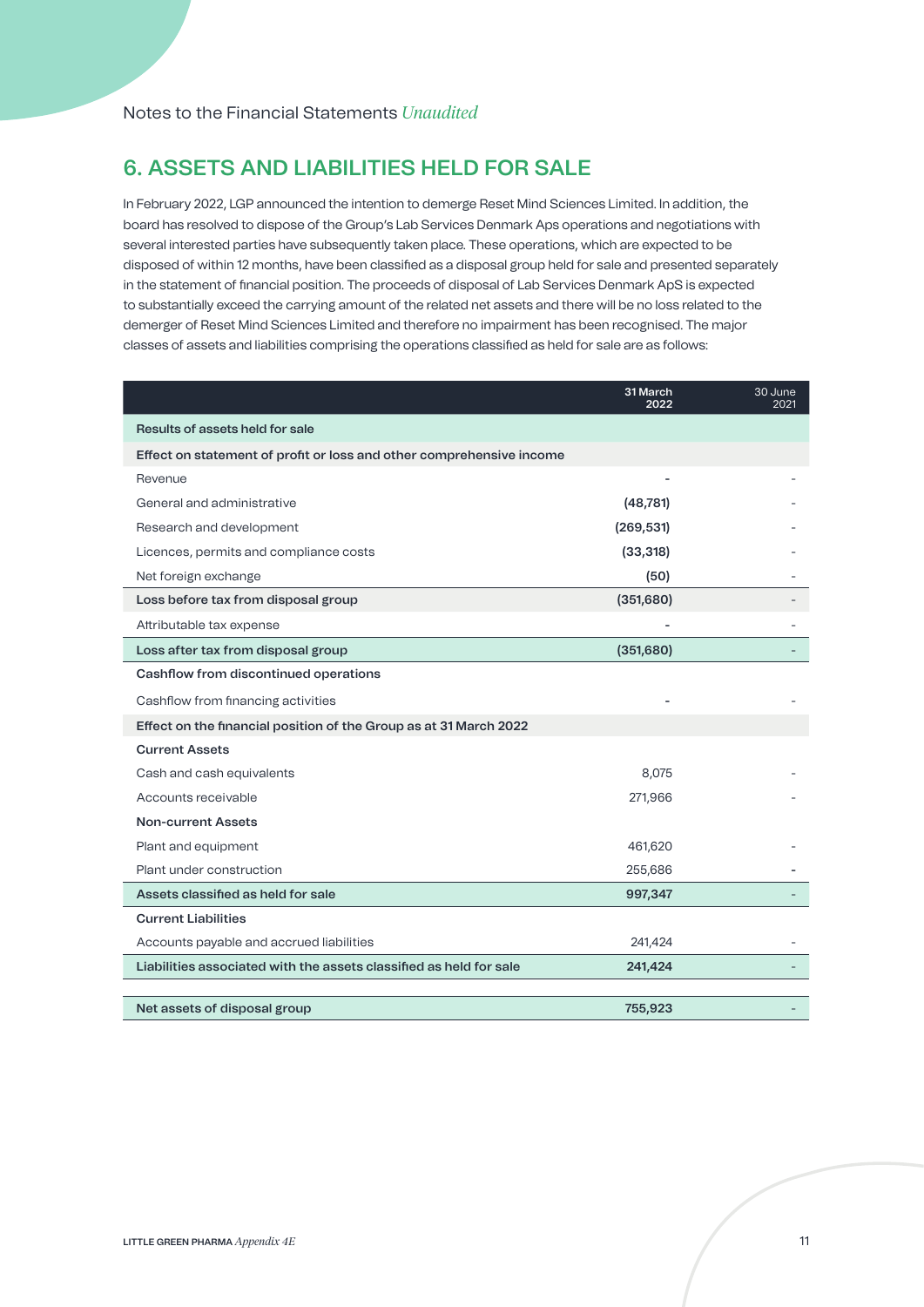## **7. PROPERTY, PLANT AND EQUIPMENT**

The Group's plant and equipment comprised of:

|                                  | Land &<br>buildings | Leasehold<br>improvements | Production<br>equipment | Office<br>equipment      | Assets under<br>construction | Total         |
|----------------------------------|---------------------|---------------------------|-------------------------|--------------------------|------------------------------|---------------|
| Cost                             |                     |                           |                         |                          |                              |               |
| As at 30 June 2020               | ÷                   | 6,536,768                 | 1,083,903               | 128,924                  |                              | 7,749,595     |
| Additions                        |                     | 514,932                   | 321,977                 | 62,003                   |                              | 898,912       |
| Acquisition of subsidiary        | 37,034,042          | $\overline{\phantom{m}}$  | 8,792,065               | 250,303                  |                              | 46,076,410    |
| <b>Transfers</b>                 |                     | 301,012                   | (274, 956)              | (26,056)                 |                              |               |
| Write-off asset                  | ÷                   | (143, 575)                |                         | (53, 201)                |                              | (196, 776)    |
| As at 30 June 2021               | 37,034,042          | 7,209,137                 | 9,922,989               | 361,973                  |                              | 54,528,141    |
| Additions                        | 6,833,149           | 3,660                     | 1,056,489               | 122,726                  | 1,722,464                    | 9,738,488     |
| Write-off asset                  | (33, 421)           | (2,270)                   | (47, 710)               |                          |                              | (83, 401)     |
| Transfers                        | 7,177,768           | (7,177,768)               |                         |                          |                              |               |
| Assets moved to held<br>for sale |                     |                           | (477,005)               | $\overline{\phantom{0}}$ | (255, 686)                   | (732, 691)    |
| Foreign exchange<br>movements    | (2,106,383)         |                           | (148, 232)              | (1,934)                  | $\qquad \qquad \blacksquare$ | (2, 256, 549) |
| As at 31 March 2022              | 48,905,155          | 32,759                    | 10,306,531              | 482,765                  | 1,466,778                    | 61,193,988    |
| Accumulated depreciation         |                     |                           |                         |                          |                              |               |
| As at 30 June 2020               |                     | (76, 178)                 | (95, 934)               | (89, 414)                | -                            | (261, 526)    |
| Depreciation                     |                     | (293, 172)                | (88, 368)               | (16, 582)                |                              | (398, 122)    |
| <b>Transfers</b>                 |                     | (69,936)                  | 58,040                  | 11,896                   |                              |               |
| Write-off asset                  |                     | 143,575                   |                         | 53,201                   |                              | 196,776       |
| As at 30 June 2021               |                     | (295, 711)                | (126, 262)              | (40, 899)                | -                            | (462, 872)    |
| Depreciation                     | (356, 271)          | (137, 743)                | (136, 458)              | (130, 657)               |                              | (761, 129)    |
| <b>Transfers</b>                 | (419, 969)          | 419,969                   |                         |                          |                              |               |
| Write-off asset                  | 3,595               | 2,270                     | 77,536                  |                          |                              | 83,401        |
| Assets move to held<br>for sale  |                     |                           | 15,386                  |                          |                              | 15,386        |
| Foreign exchange<br>movements    | (353, 218)          |                           | (269, 546)              | (51,663)                 |                              | (674, 427)    |
| As at 31 March 2022              | (1, 125, 863)       | (11, 215)                 | (439, 344)              | (223, 219)               |                              | (1,799,641)   |
| Carrying value                   |                     |                           |                         |                          |                              |               |
| As at 30 June 2021               | 37,034,042          | 6,913,426                 | 9,796,727               | 321,074                  |                              | 54,065,269    |
| As at 31 March 2022              | 47,779,292          | 21,544                    | 9,867,187               | 259,546                  | 1,466,778                    | 59,394,347    |

Assets under construction are not depreciated until brought into use.

The following amount of \$6,300,286 in Land & Buildings is pledged as security in relation to the external borrowings. Refer to note 13 for further detail.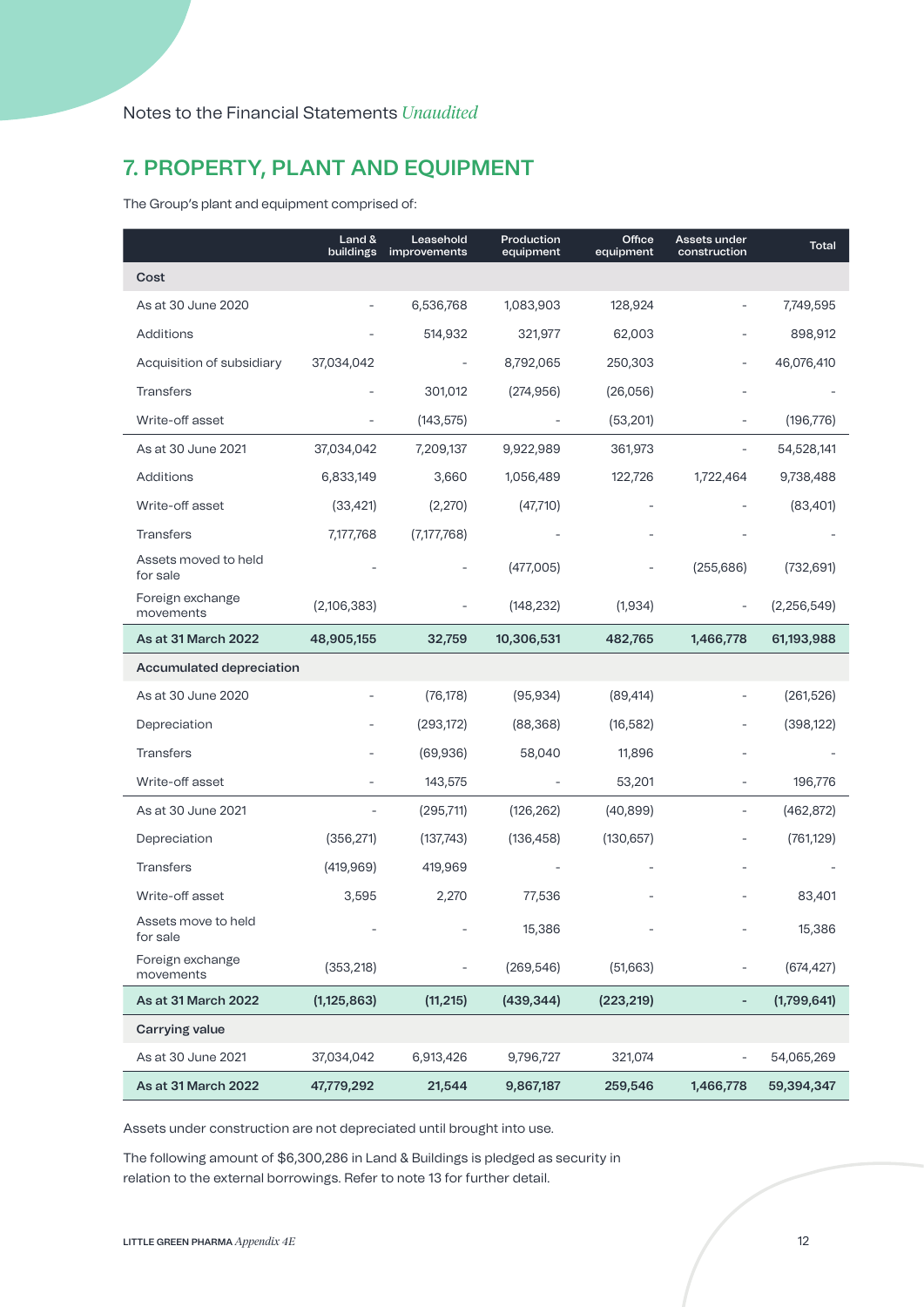## **8. INTANGIBLE ASSETS**

The Group's intangible assets comprised of:

|                          | Patents &<br>trademarks | Computer<br>software | Pharmaceutical<br>quality system | <b>Total</b> |
|--------------------------|-------------------------|----------------------|----------------------------------|--------------|
| Cost                     |                         |                      |                                  |              |
| As at 30 June 2020       | 112,518                 | 97,650               | 452,032                          | 662,200      |
| Additions                | 7,807                   | 57,813               | 96,914                           | 162,534      |
| Write-off asset          |                         |                      |                                  |              |
| As at 30 June 2021       | 120,325                 | 155,463              | 548,946                          | 824,734      |
| Additions                |                         | 29,475               |                                  | 29,475       |
| As at 31 March 2022      | 120,325                 | 184,938              | 548,946                          | 854,209      |
| Accumulated amortisation |                         |                      |                                  |              |
| As at 30 June 2020       | (15,988)                | (25, 837)            |                                  | (41, 825)    |
| Amortisation             | (6,639)                 | (26, 624)            | (35, 434)                        | (68, 697)    |
| Write-off of asset       |                         |                      |                                  |              |
| As at 30 June 2021       | (22, 627)               | (52, 461)            | (35, 434)                        | (110, 522)   |
| Amortisation             | (4, 513)                | (23, 313)            | (41, 175)                        | (69,001)     |
| As at 31 March 2022      | (27, 140)               | (75, 774)            | (76, 609)                        | (179, 523)   |
| <b>Carrying value</b>    |                         |                      |                                  |              |
| As at 30 June 2021       | 97,698                  | 103,002              | 513,512                          | 714,212      |
| As at 31 March 2022      | 93,185                  | 109,164              | 472,337                          | 674,686      |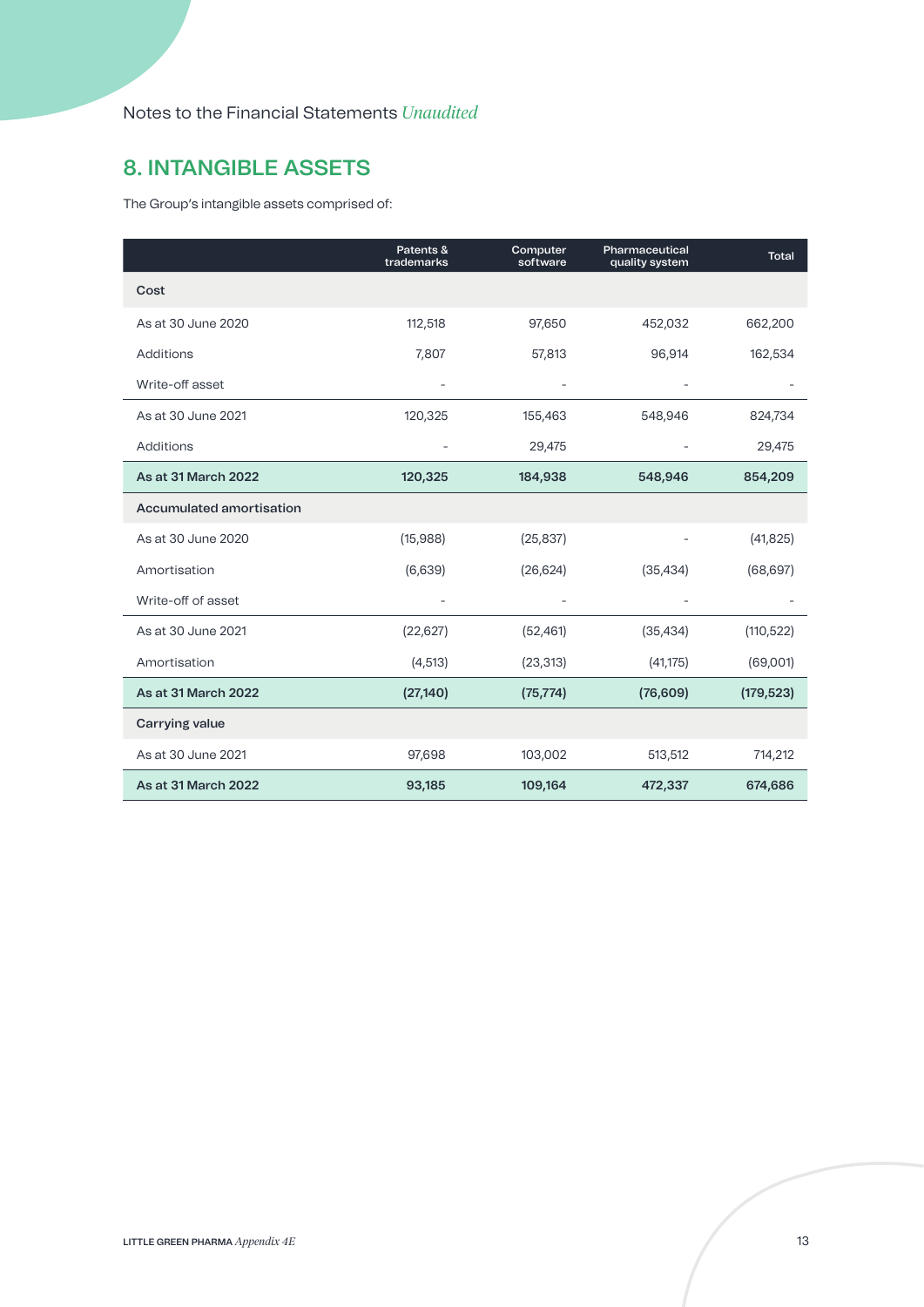## **9. RIGHT-OF-USE ASSETS & LEASE LIABILITIES**

The movement associated with the Group's right-of-use assets is as follows:

|                     | Right of use assets |
|---------------------|---------------------|
| As at 30 June 2020  | 1,655,148           |
| Additions           | 18,740              |
| Disposals           | (151, 592)          |
| Depreciation        | (176, 586)          |
| As at 30 June 2021  | 1,345,710           |
| Additions           |                     |
| Disposals           | (1,077,342)         |
| Depreciation        | (78, 172)           |
| As at 31 March 2022 | 190,196             |

The Group's lease liabilities is comprised of:

|                             | 31 March<br>2022 | 30 June<br>2021 |
|-----------------------------|------------------|-----------------|
| Current lease liability     | 98,495           | 204,644         |
| Non-current lease liability | 114,882          | 1,215,832       |
|                             | 213,377          | 1,420,476       |

The Group's head office lease is for a term of five years expiring 31 August 2024. The Group previously leased the production facility in Australia however on 16 August 2021, the land on which the production facility sits along with two adjacent properties were purchased.

## **10. ACCOUNTS PAYABLE AND ACCRUED LIABILITIES**

The Group's accounts payable and accrued liabilities is comprised of:

|                          | 31 March<br>2022 | 30 June<br>2021 |
|--------------------------|------------------|-----------------|
| Trade and other payables | 1,545,352        | 1,042,427       |
| Accrued liabilities      | 1,653,742        | 2,443,629       |
|                          | 3,199,094        | 3,486,056       |

## **11. LOAN NOTE**

The Group is a party to a secured Loan Note in relation to the Little Green Pharma Denmark ApS acquisition. The Loan Note is secured over the land and buildings held by Little Green Pharma Denmark ApS, with an interest rate of 5% per annum due on 21 June 2022.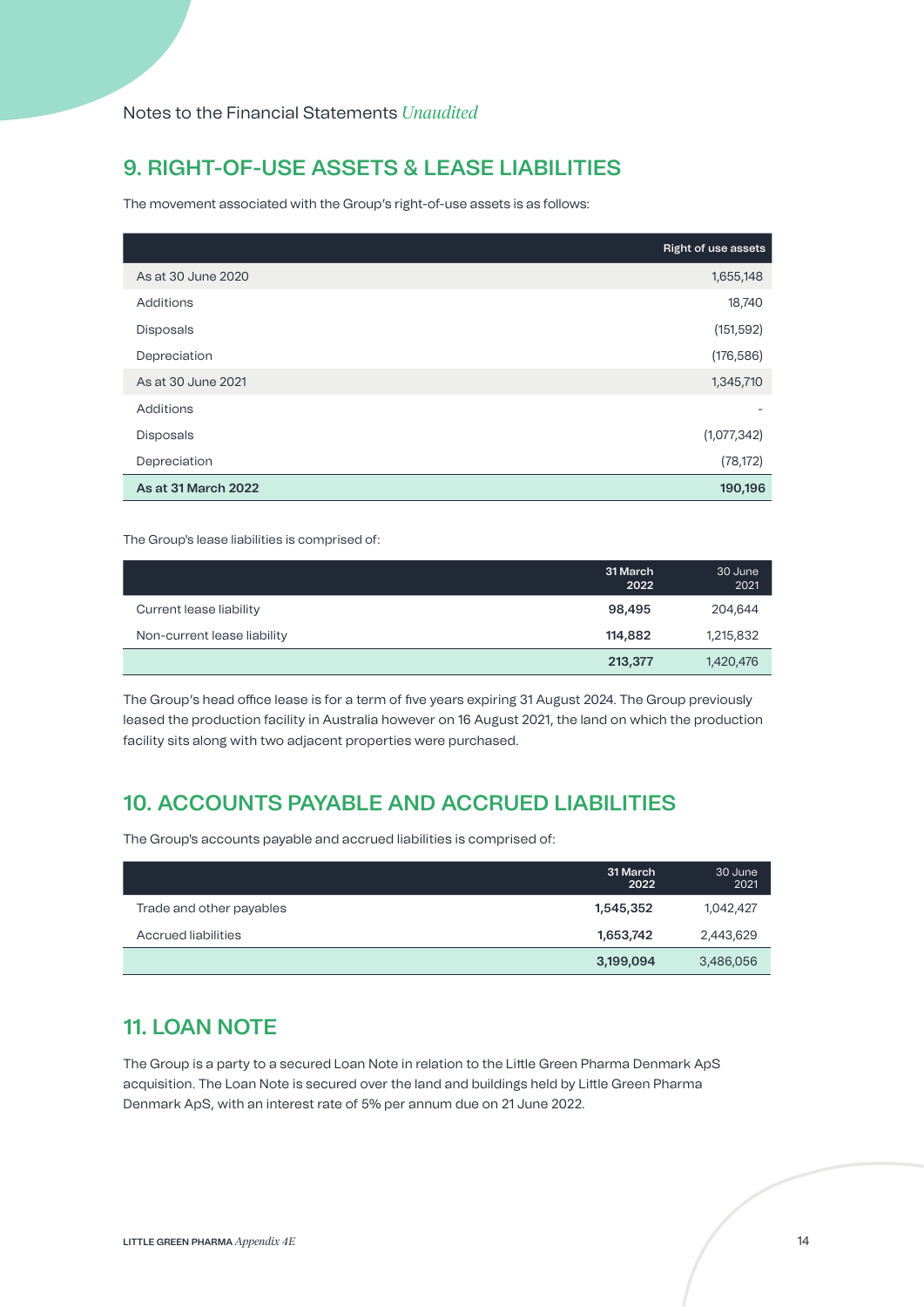## **12. EMPLOYEE BENEFIT OBLIGATIONS**

The Group's employee benefit obligation is comprised of:

|                            | 31 March<br>2022 | 30 June<br>2021 |
|----------------------------|------------------|-----------------|
| <b>Current liabilities</b> |                  |                 |
| Annual leave               | 364,891          | 620,997         |
| <b>Employee Benefits</b>   | 768,554          | 209,820         |
| Non-current liabilities    |                  |                 |
| Long service leave         | 18,399           |                 |
|                            | 1,151,844        | 830,817         |

## **13. EXTERNAL BORROWINGS**

During the period, the Group obtained a secured external loan of \$3,770,000 (30 June 2021: Nil) from National Australia Bank. The loan has an effective interest rate of 3.795% payable and an amortised cost of \$3,783,719 and is due for repayment on 31 December 2024. In addition, the Group obtained a revolving credit facility of \$2,000,000 (30 June 2021: Nil) which has not been drawn down on. The loan and the revolving credit facility are secured over the land and buildings held by LGP Holdings Pty Ltd. These assets are classified as property, plant and equipment with a value of \$6,300,286 (30 June 2021: Nil).

## **14. SHARE CAPITAL**

At 31 March 2022 a total of 240,211,214 ordinary shares had been issued (30 June 2021 - 232,607,948).

Non cash investing activities for the period ended 31 March 2022 included issuing 2,713,801 ordinary shares in lieu of cash at a weighted average issue price of \$0.66 per share, for the acquisition of the production facilities totalling \$1,799,250. Non cash financing activities for the period ended 31 March 2022 included issuing 889,465 ordinary shares to employees at a weighted average issue price of \$0.51 per share totalling \$452,806.

3,500,000 options with an exercise price of \$0.30 were also exercised during the period.

## **15. MEDICINAL CANNABIS SALES**

The Group's medicinal cannabis sales is comprised of:

|                                  | Period ended<br>31 March<br>2022 | Year ended<br>30 June<br>2021 |
|----------------------------------|----------------------------------|-------------------------------|
| Type of medicinal cannabis sales |                                  |                               |
| Oil products                     | 6,779,227                        | 6,497,845                     |
| Flower products                  | 3,500,366                        | 505,785                       |
|                                  | 10,279,593                       | 7,003,630                     |

#### **16. RESEARCH DEVELOPMENT INCENTIVE**

The Company has recognised \$2,329,066 (30 June 2021: \$3,379,527) in income relating to the expected research and development incentive rebate associated with expenditure incurred during the period ended 31 March 2022.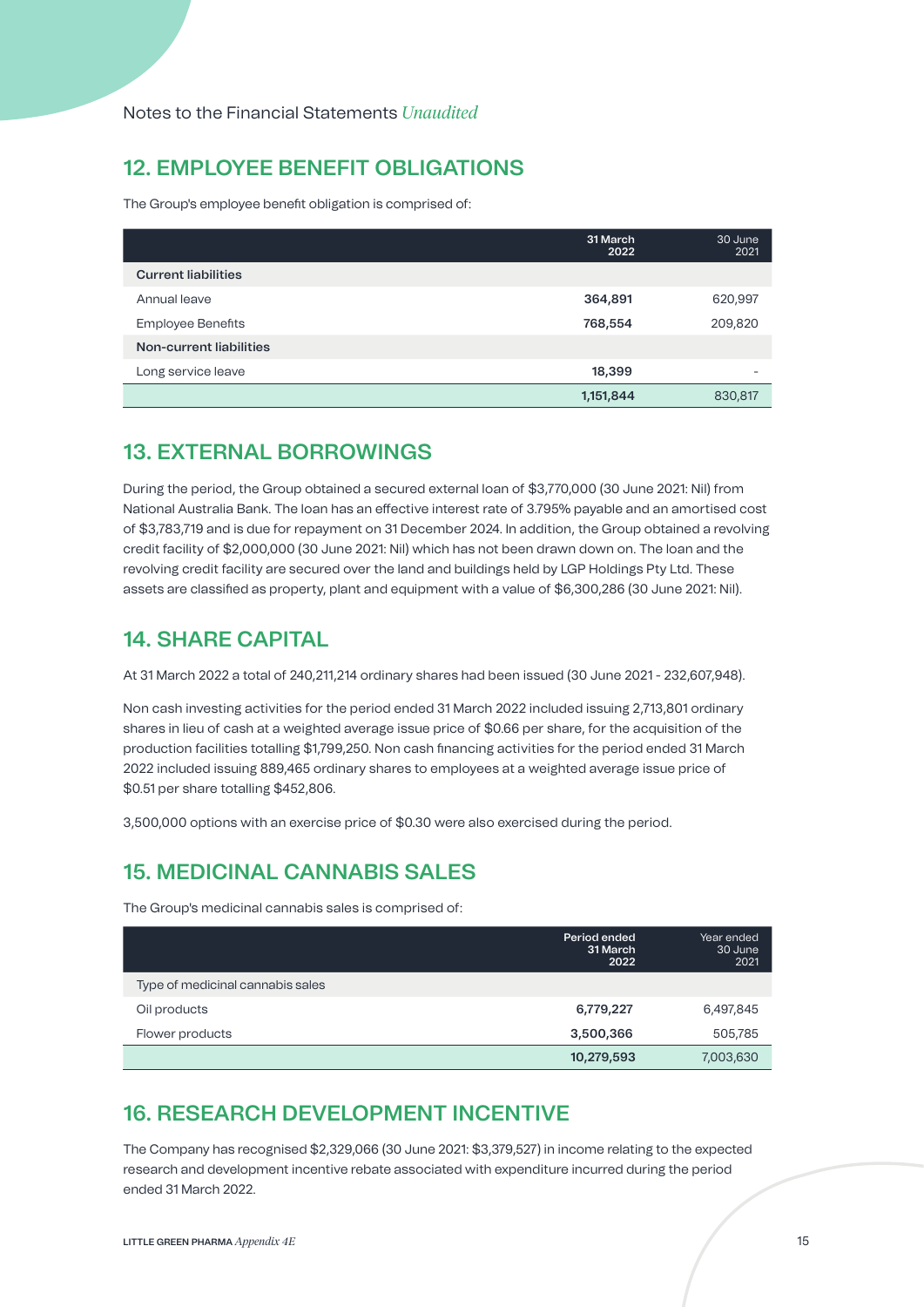#### **17. BUSINESS COMBINATIONS**

#### **Acquisition of Canopy Growth Denmark ApS (LGP Denmark ApS)**

On 21 June 2021, the Company acquired 100% of the securities in Canopy Growth Denmark ApS (renamed to LGP Denmark ApS) for C\$20 million, with C\$10 million being paid on completion and a loan note of C\$10 million due on 30 June 2022 to Canopy Growth Corporation remaining in LGP Denmark ApS. LGP Denmark ApS is a world class cannabis GACP cultivation and EU-recognised GMP licensed cannabis manufacturing facility located in Denmark ("Denmark Facility") and qualifies as a business as defined in AASB 3 Business Combinations.

The amounts recognised in respect of the fair values of the assets and liabilities acquired are set out below:

|                                               | Provisional<br>30 June<br>2021 | Adjustment  | Final<br>31 March<br>2022 |
|-----------------------------------------------|--------------------------------|-------------|---------------------------|
| Cash and cash equivalents                     | 605,337                        |             | 605,337                   |
| Biological assets                             | 1,019,828                      | (1,019,828) |                           |
| Inventory                                     | 1,479,331                      | (1,368,209) | 111,122                   |
| Prepaid expenses                              | 659,070                        |             | 659,070                   |
| Plant and equipment                           | 46,076,410                     |             | 46,076,410                |
| Accounts payable and accrued liabilities      | (1,792,195)                    |             | (1,792,195)               |
| Deferred payment                              | (11, 365, 891)                 |             | (11, 365, 891)            |
| Employee benefits                             | (523, 881)                     |             | (523, 881)                |
| Deferred tax assets/(liabilities)             |                                |             |                           |
| Contingent liabilities                        |                                |             |                           |
| Fair value of assets and liabilities acquired | 36,158,009                     | (2,388,037) | 33,769,972                |
| Gain on bargain purchase                      | (24, 979, 733)                 | 2,388,037   | (22, 591, 696)            |
| Consideration                                 | 11,178,276                     |             | 11,178,276                |
|                                               |                                |             |                           |
| Consideration net of cash and adjustments     | 10,572,939                     |             | 10,572,939                |
| Net profit per share                          |                                |             |                           |
| Basic (cents)                                 | 16.01                          | (1.56)      | 14.45                     |
| Diluted (cents)                               | 14.84                          | (1.44)      | 13.40                     |

The fair value of the assets and liabilities are finalised. The adjustment between the provisional fair value of the assets and liabilities presented at 30 June 2021 and the final fair value of the assets and liabilities presented at 31 March 2022, relate to the biological asset and the flower inventory assets acquired. These have since been determined to have a fair value of nil due as they are not believed to be saleable. The remaining balance within inventory represents the fair value of the consumables.

The acquisition of Canopy Growth Denmark ApS likely resulted in a gain on bargain purchase due to Canopy Growth Corporation divesting many of its noncore assets globally and being unwilling to sell the Denmark operation to a large Canadian or United States competitor.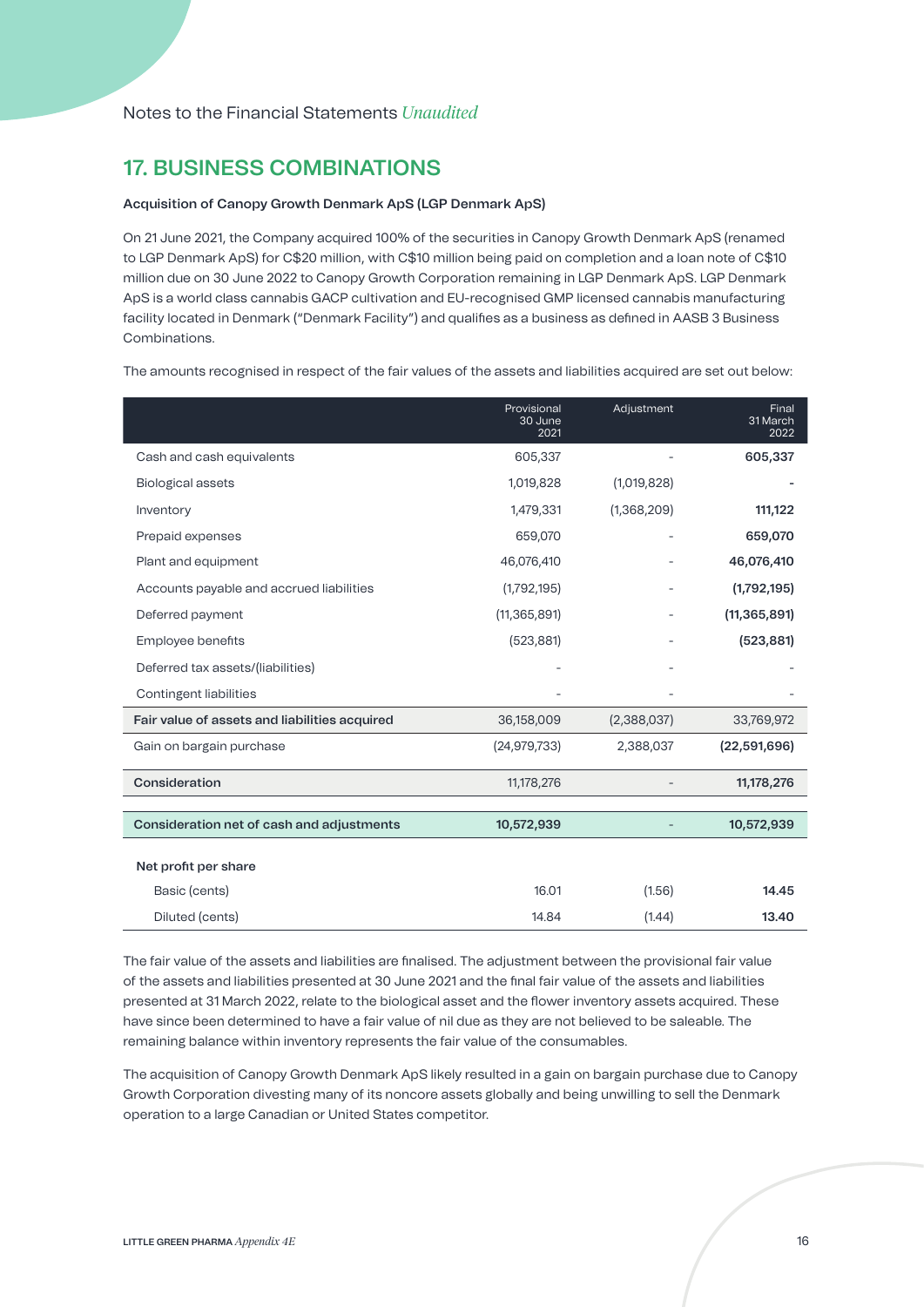### **18. INCOME TAXES**

The reconciliation of income tax obtained by applying statutory rates to the profit/(loss) before income tax is as follows:

|                                                                              | 31 March<br>2022 | 30 June<br>2021 |
|------------------------------------------------------------------------------|------------------|-----------------|
| Gain / (Loss) for the year before income taxes from continuing operations    | (18,051,760)     | 22,215,518      |
| Gain / (Loss) for the year before income taxes from discontinuing operations | (234, 489)       |                 |
| Statutory tax rate                                                           | 25.0%            | 26.0%           |
|                                                                              | (4, 571, 562)    | 5,776,035       |
| Add/(deduct)                                                                 |                  |                 |
| • Share based payments                                                       | 438,469          | 734,004         |
| • Research and development incentive                                         | 1,046,663        | 250,634         |
| • Gain on bargain purchase                                                   |                  | (5,873,842)     |
| • Foreign losses not recognised                                              | 2,547,959        | 168,780         |
| • Other                                                                      |                  | (10, 923)       |
| • Movement in deferred tax not recognised/(recognised)                       | 538,471          | (1,044,688)     |
| Income tax (benefit)/expense                                                 |                  |                 |

Total tax losses for which no deferred tax assets has been recognised is \$7,608,247 (30 June 2021: \$7,069,776). Utilisation of carry forward tax losses is dependent upon the satisfaction of the requirements of the Income Tax Assessment Act 1936 and 1997 within Australia (continuity of ownership and same business test with no expiry if tests are achieved) and the relevant loss recoupment provisions in subsidiaries in foreign jurisdictions. The Company has no material uncertainties over income tax treatments in Australia. The Danish subsidiary has a statutory tax rate of 22% and historic tax losses of the acquired company are not believed to be available for use by the Group.

#### **Deferred tax assets and liabilities**

Deferred tax assets and liabilities are attributable to the following:

|                                               | 31 March<br>2022 | 30 June<br>2021 |
|-----------------------------------------------|------------------|-----------------|
| Deferred tax (asset)/liability                |                  |                 |
| · Biological assets                           | (812, 517)       | (133, 396)      |
| • Prepayments                                 | (68, 451)        | (60, 563)       |
| • Plant and equipment                         | (72, 944)        | (69, 132)       |
| $\cdot$ Net lease liability                   | 5,795            | 19,439          |
| • Accounts payable and accrued liabilities    | 345,316          | 179,594         |
| • Unrealised FX loss                          | 41,907           | 2,234           |
| $\cdot$ 40-880 tax balance                    | 394,262          | 93              |
| $\cdot$ Employee entitlements                 | 166,632          | 61,731          |
| Net deferred tax (asset)/liabilities          |                  |                 |
| Benefit of tax losses not recognised          |                  |                 |
| Net deferred tax (asset)/liability recognised |                  |                 |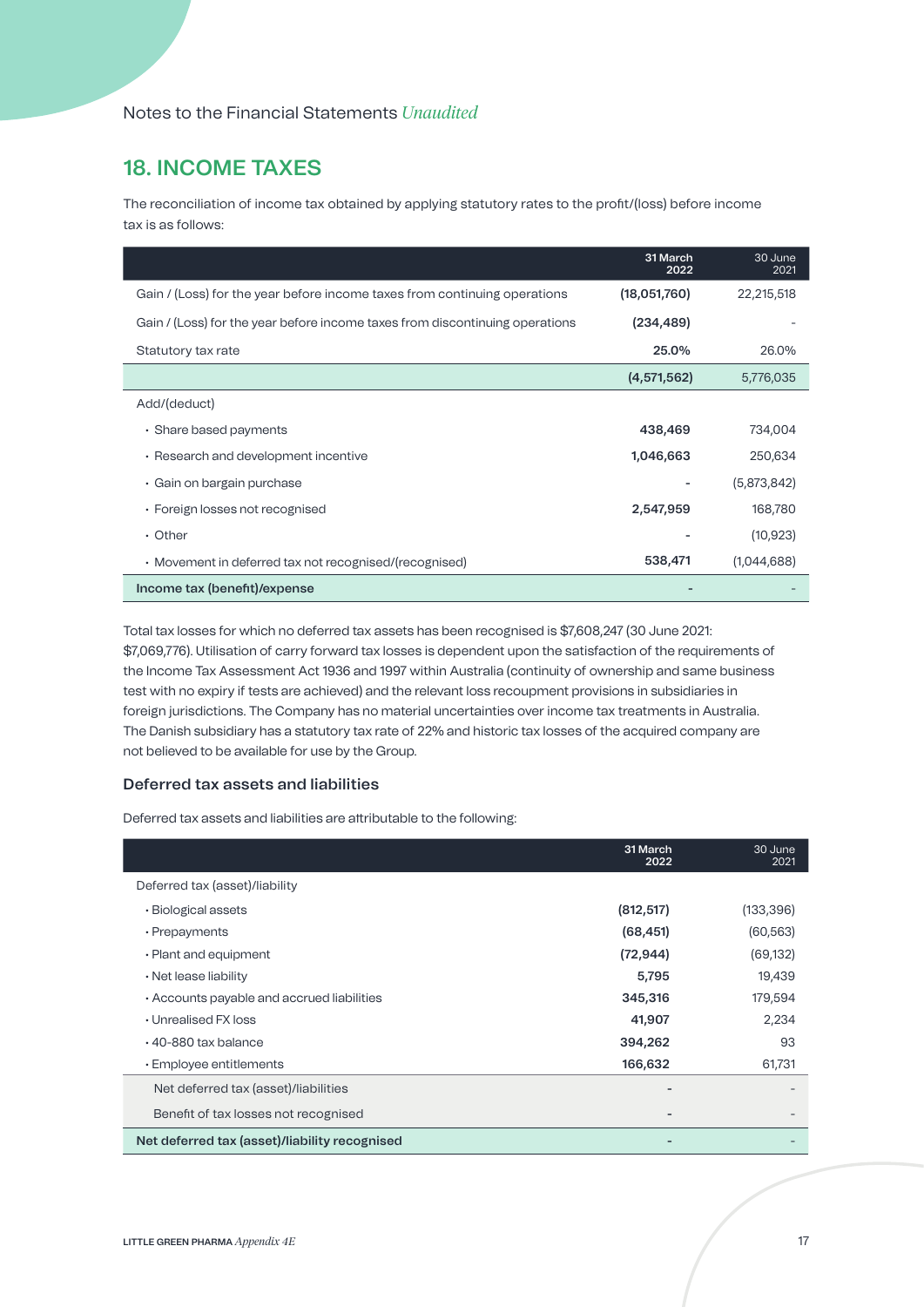## **19. OPERATING SEGMENTS**

The Group's Chief Executive Officer who is the chief operating decision maker has historically managed the business, made resource allocation decisions and assessed performance based on the operations as a whole and therefore the consolidated financial statements represented the single operating segment. The acquisition of the Denmark facility on 21 June 2021 has resulted in the company now operating in two segments, Australia and Europe.

|                                           | Australia   | Europe         |
|-------------------------------------------|-------------|----------------|
| Total assets                              | 64,144,740  | 31,800,442     |
| Total liabilities                         | (7,288,608) | (13, 177, 519) |
| Net assets                                | 56,856,132  | 18,622,923     |
|                                           |             |                |
| Loss after tax from continuing operations | (6,002,644) | (12,049,116)   |

## **20. COMMITMENTS**

|                                                             | 31 March<br>2022         | 30 June<br>2021 |
|-------------------------------------------------------------|--------------------------|-----------------|
| Leases recognised as a liability                            |                          |                 |
| Non-cancellable operating leases contracted for capitalised |                          |                 |
| . Not later than 12 months                                  | 98,495                   | 282,656         |
| • Between 12 months and 5 years                             | 114,882                  | 1,157,636       |
| $\cdot$ Greater than 5 years                                | $\overline{\phantom{0}}$ | 367,348         |
|                                                             | 213,377                  | 1,807,640       |

Previously the Group leased its production facility and its head office in Australia however during the current period, the production facility and two adjacent properties were acquired extinguishing commitments totalling \$1,384,618.

## **21. EVENTS AFTER THE REPORTING DATE**

No matters or circumstances have arisen since the end of the financial year which significantly affected, or may significantly affect, the operations of the Company, the results of those operations, or the state of affairs of the Company in future financial years other than the Company signing supply agreements with Four20 Pharma and Demecan, both in Germany, and Sana Life Sciences in the United Kingdom.